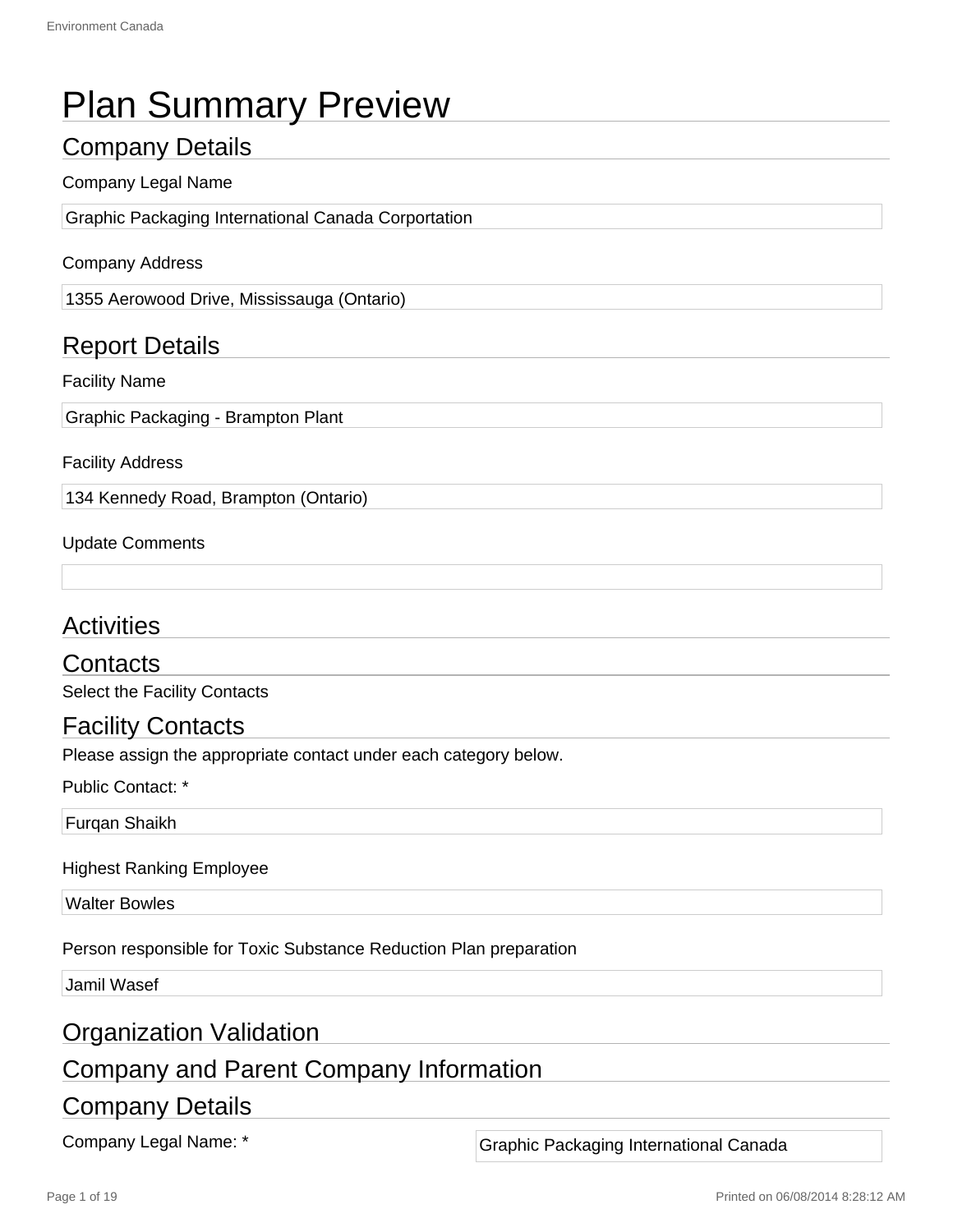|                                             | Corportation                           |
|---------------------------------------------|----------------------------------------|
| Company Trade Name: *                       | Graphic Packaging International Canada |
| <b>Business Number: *</b>                   | 138137427                              |
| <b>Mailing Address</b>                      |                                        |
| Delivery Mode                               | <b>General Delivery</b>                |
| PO Box                                      |                                        |
| <b>Rural Route Number</b>                   |                                        |
| Address Line 1                              | N/A - 1355 Aerowood Drive              |
| City *                                      | Mississauga                            |
| Province/Territory **                       | Ontario                                |
| Postal Code: **                             | <b>L4W1C2</b>                          |
| <b>Physical Address</b>                     |                                        |
| Address Line 1                              | N/A - 1355 Aerowood Drive              |
| City                                        | Mississauga                            |
| Province/Territory                          | Ontario                                |
| <b>Postal Code</b>                          | <b>L4W1C2</b>                          |
| <b>Additional Information</b>               |                                        |
| <b>Land Survey Description</b>              |                                        |
| National Topographical Description          |                                        |
| <b>Parent Companies</b>                     |                                        |
| <b>Graphic Packaging International Inc.</b> |                                        |
| Company Legal Name: *                       | Graphic Packaging International Inc.   |
| Percentage owned: *                         | 100.00                                 |
| <b>Business Number: *</b>                   | 138137427                              |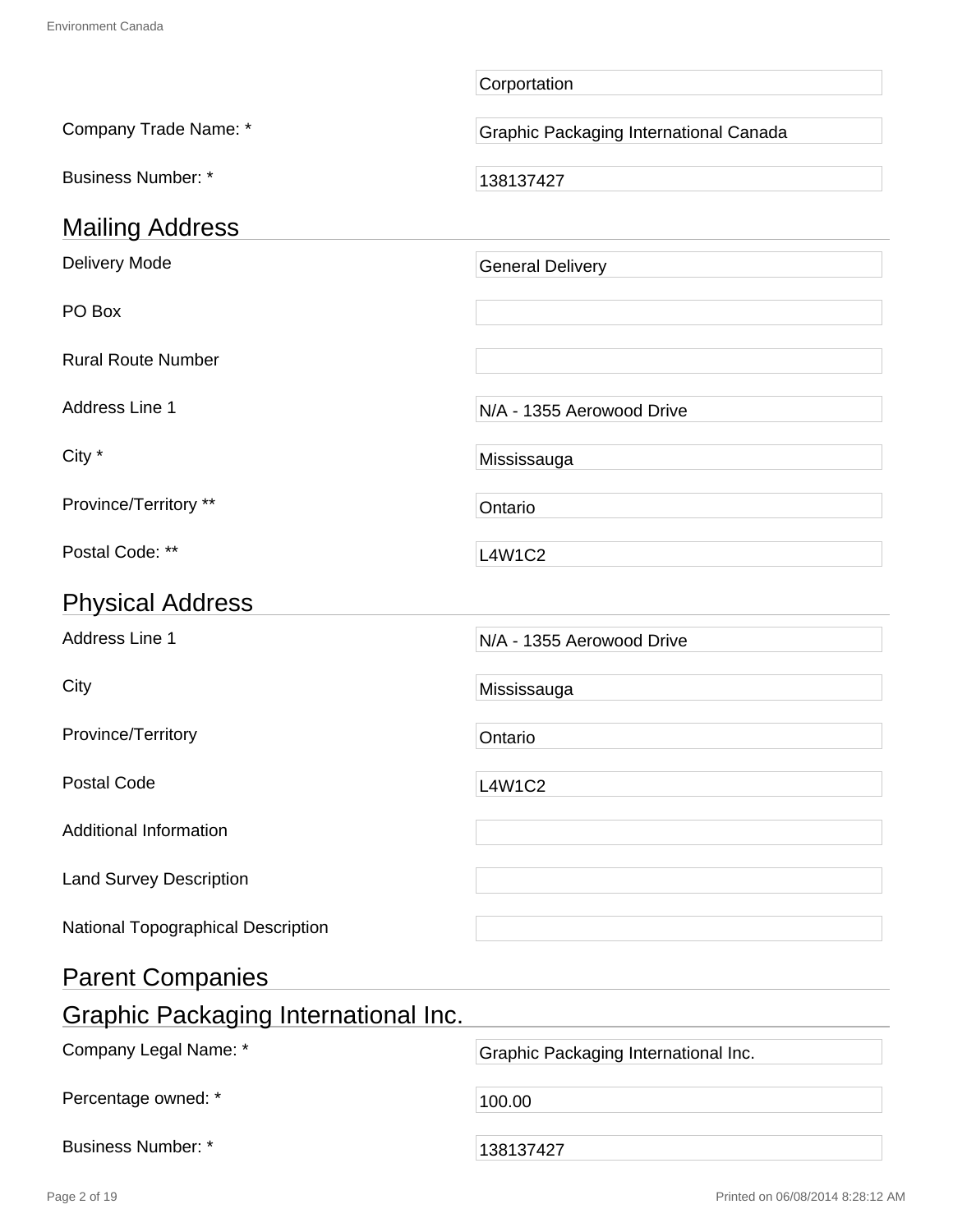## Mailing Address

| Delivery Mode                  |                                  |
|--------------------------------|----------------------------------|
| PO Box                         |                                  |
| <b>Rural Route Number</b>      |                                  |
| Address Line 1                 | 1500 Riveredge Parkway Northwest |
| City *                         | Atlanta                          |
| Province/Territory **          | Georgia                          |
| Postal Code: **                | 30328                            |
|                                |                                  |
| <b>Physical Address</b>        |                                  |
| <b>Address Line 1</b>          | 1500 Riveredge Parkway Northwest |
| City                           | Atlanta                          |
| Province/Territory             | Georgia                          |
| <b>Postal Code</b>             | 30328                            |
| <b>Additional Information</b>  |                                  |
| <b>Land Survey Description</b> |                                  |

## Facility Validation

The information in this section was copied from the Single Window Information Manager (SWIM) at the time the plan summary was created. Please verify the information and update it where required. Please note that any changes made here will only be reflected in this plan summary. To ensure updates reflected in future reports, please ensure the information is updated in SWIM. After making updates in SWIM, return here and click the "Refresh" button to trigger a reload of the SWIM information. Please note all previously entered data will be modified.

## Facility Information

| Facility Name: * | Graphic Packaging - Brampton Plant |
|------------------|------------------------------------|
| NAICS Code: *    | ∃326114                            |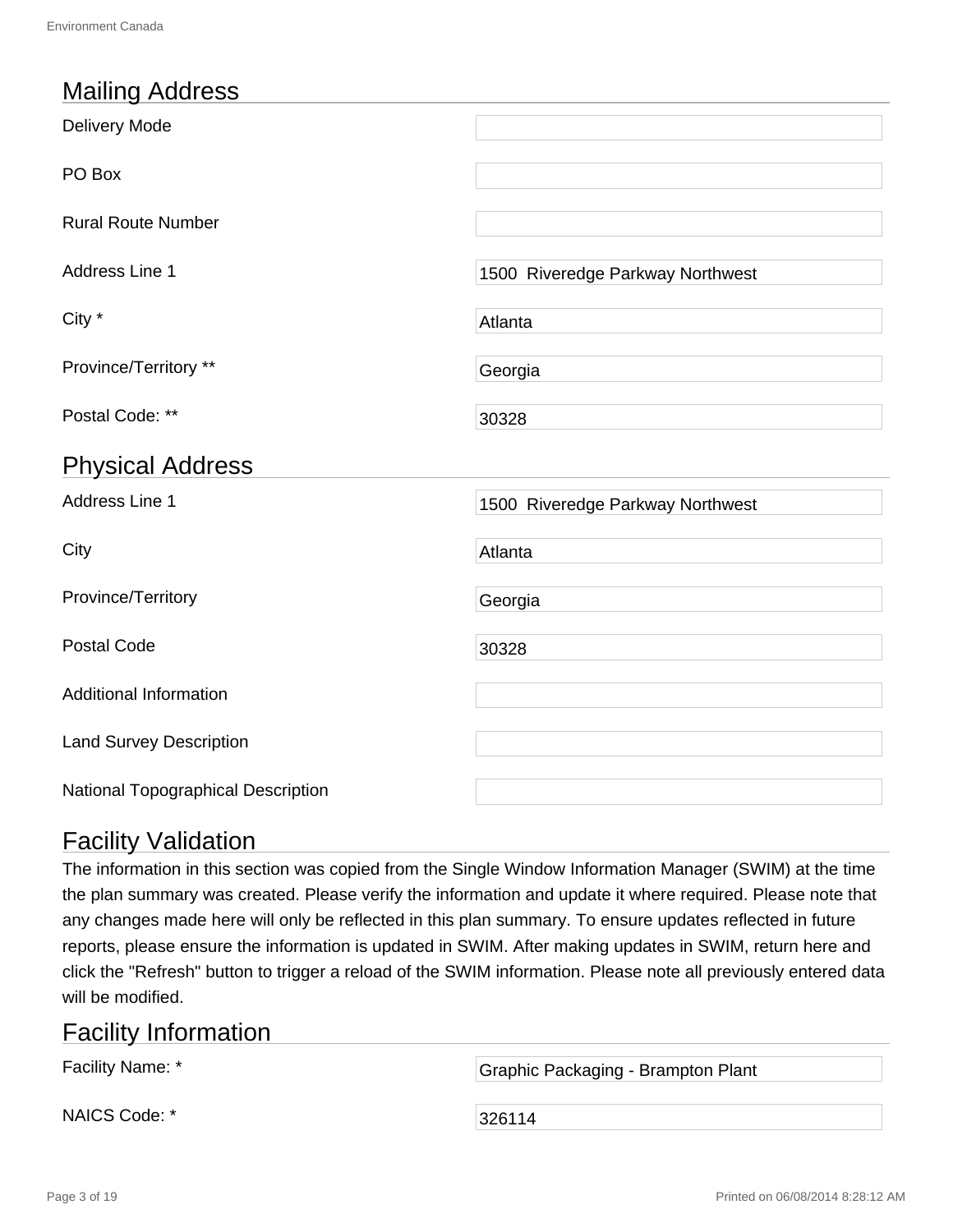| NPRI Id: *                         | 1105                             |
|------------------------------------|----------------------------------|
| ON Reg 127/01 ld                   |                                  |
| <b>Facility Mailing Address</b>    |                                  |
| Delivery Mode                      | <b>General Delivery</b>          |
| PO Box                             |                                  |
| <b>Rural Route Number</b>          |                                  |
| Address Line 1                     | 1500 Riveredge Parkway Northwest |
| City *                             | Atlanta                          |
| Province/Territory **              | Georgia                          |
| Postal Code: **                    | 30328                            |
| <b>Physical Address</b>            |                                  |
| Address Line 1                     | 134 Kennedy Road                 |
| City                               | <b>Brampton</b>                  |
| Province/Territory                 | Ontario                          |
| <b>Postal Code</b>                 | L6W3G5                           |
| <b>Additional Information</b>      |                                  |
| <b>Land Survey Description</b>     |                                  |
| National Topographical Description |                                  |
| <b>Geographical Address</b>        |                                  |
| Latitude **                        | 43.68440                         |
| Longitude **                       | -79.73430                        |
| UTM Zone **                        | 17                               |
| UTM Easting **                     | 602013                           |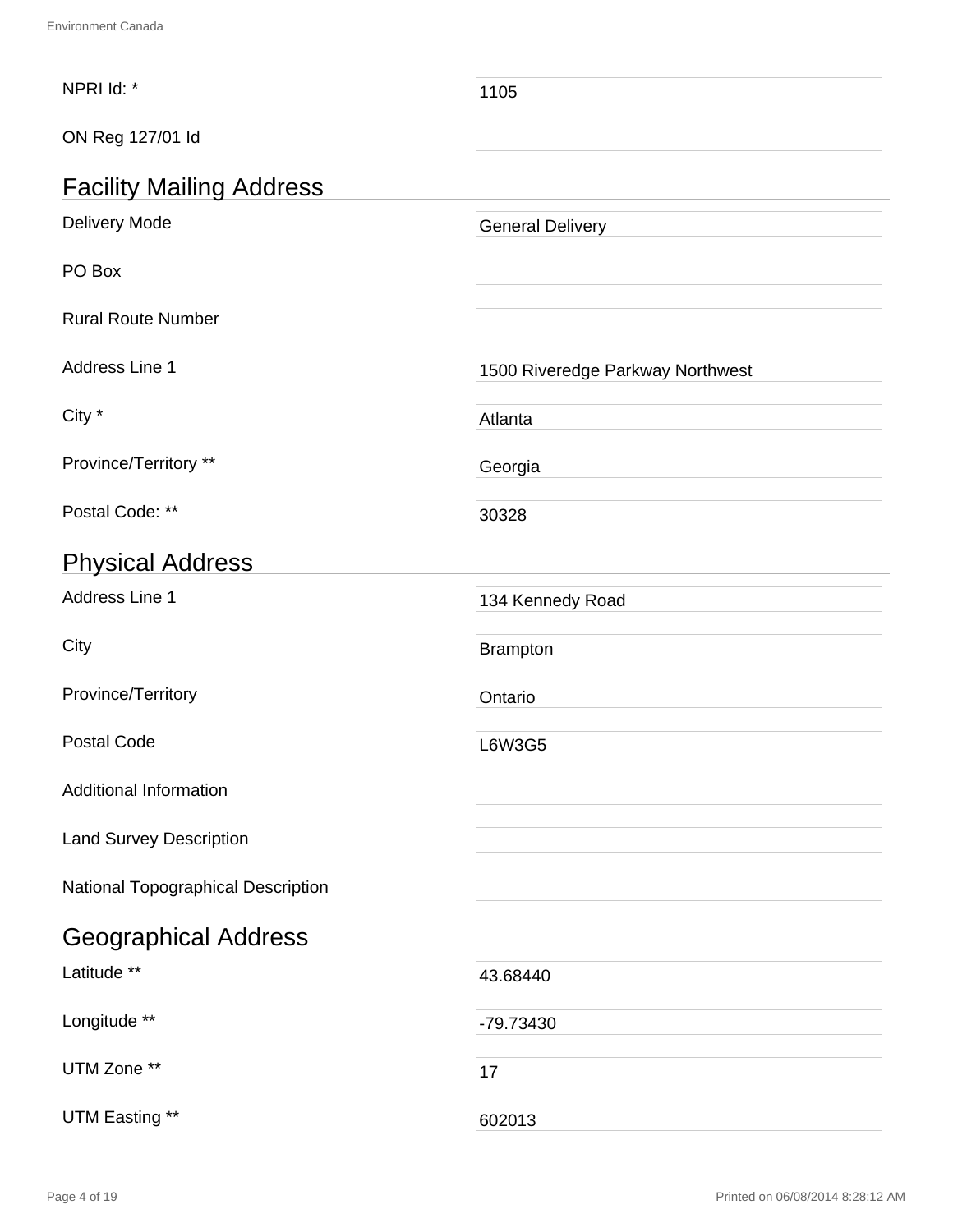#### UTM Northing \*\* 4837599

## Contact Validation

The information in this section was copied from the Single Window Information Manager (SWIM) at the time the plan summary was created. Please verify the information and update it where required. Please note that any changes made here will only be reflected in this plan summary. To ensure updates reflected in future reports, please ensure the information is updated in SWIM. After making updates in SWIM, return here and click the "Refresh" button to trigger a reload of the SWIM information. Please note all previously entered data will be modified.

| Contacts                  |                                         |
|---------------------------|-----------------------------------------|
| <b>Public Contact</b>     |                                         |
| First Name: *             | Furqan                                  |
| Last Name: *              | Shaikh                                  |
| Position: *               | <b>Corporate Environmental Director</b> |
| Telephone: *              | 4048405505                              |
| Ext                       |                                         |
| Fax                       |                                         |
| Email: *                  | furqan.shaikh@graphicpkg.com            |
| <b>Mailing Address</b>    |                                         |
| <b>Delivery Mode</b>      | <b>General Delivery</b>                 |
| PO Box                    |                                         |
| <b>Rural Route Number</b> |                                         |
| Address Line 1            | 1500 Riveredge Parkway Northwest        |
| City *                    | Atlanta                                 |
| Province/Territory **     | Georgia                                 |
| Postal Code: **           | 30328                                   |
| Higheot Donking Employee  |                                         |

## Highest Ranking Employee

#### First Name: \*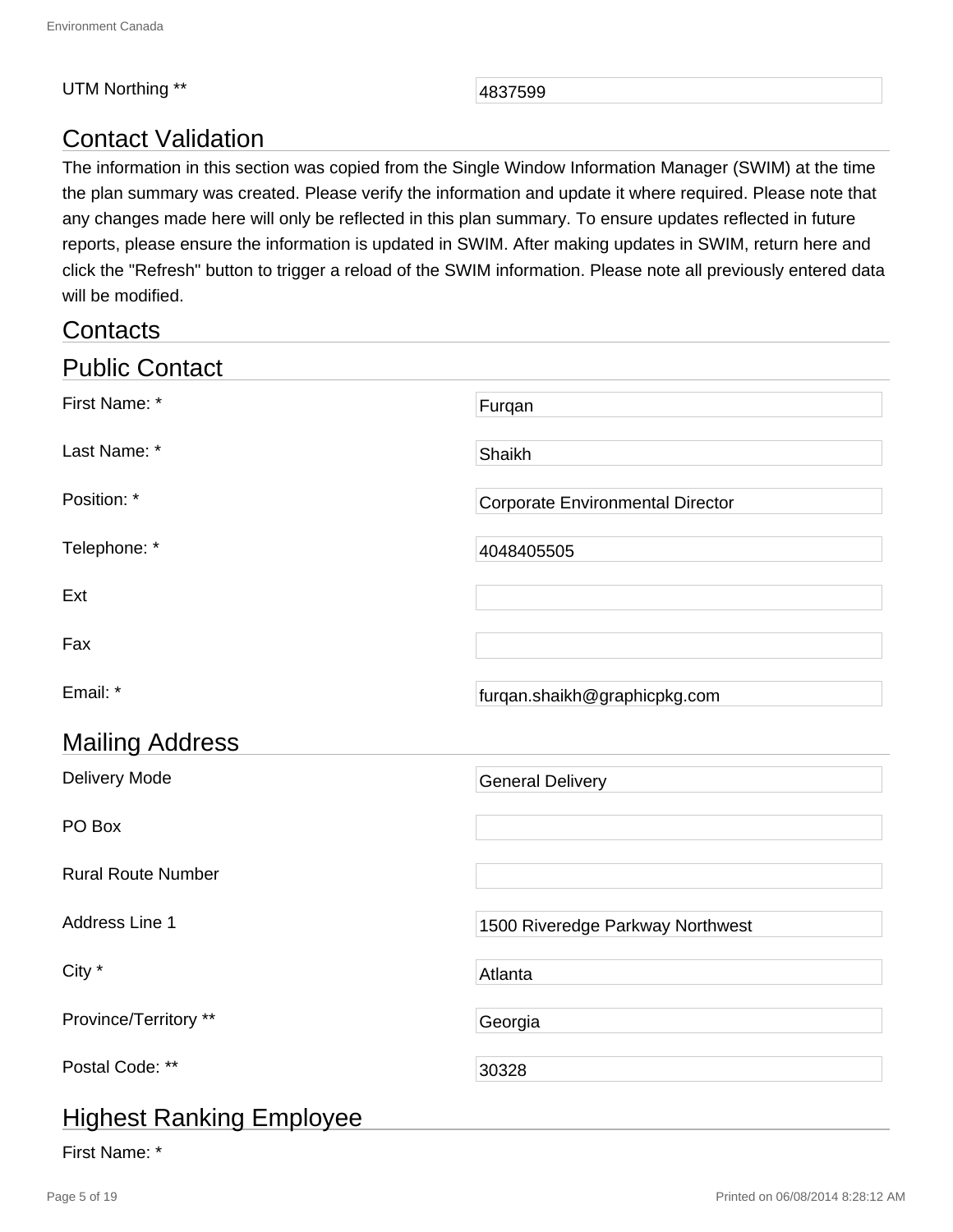|                                                                       | Walter                           |
|-----------------------------------------------------------------------|----------------------------------|
| Last Name: *                                                          | <b>Bowles</b>                    |
| Position: *                                                           | Vice President, HSE              |
| Telephone: *                                                          | 7702405991                       |
| Ext                                                                   |                                  |
| Fax                                                                   |                                  |
| Email: *                                                              | Walter.Bowles@graphicpkg.com     |
| <b>Mailing Address</b>                                                |                                  |
| <b>Delivery Mode</b>                                                  |                                  |
| PO Box                                                                |                                  |
| <b>Rural Route Number</b>                                             |                                  |
| Address Line 1                                                        | 1500 Riveredge Parkway Northwest |
| City *                                                                | Atlanta                          |
| Province/Territory **                                                 | Georgia                          |
| Postal Code: **                                                       | 30328                            |
| Person responsible for the Toxic Substance Reduction Plan preparation |                                  |
| First Name: *                                                         | Jamil                            |
| Last Name: *                                                          | Wasef                            |
| Position: *                                                           | <b>Environmental Engineer</b>    |
| Telephone: *                                                          | 9058824401                       |

Ext and the contract of the contract of the contract of the contract of the contract of the contract of the contract of the contract of the contract of the contract of the contract of the contract of the contract of the co Fax 9058824399 Email: \* wasef.jamil@urs.com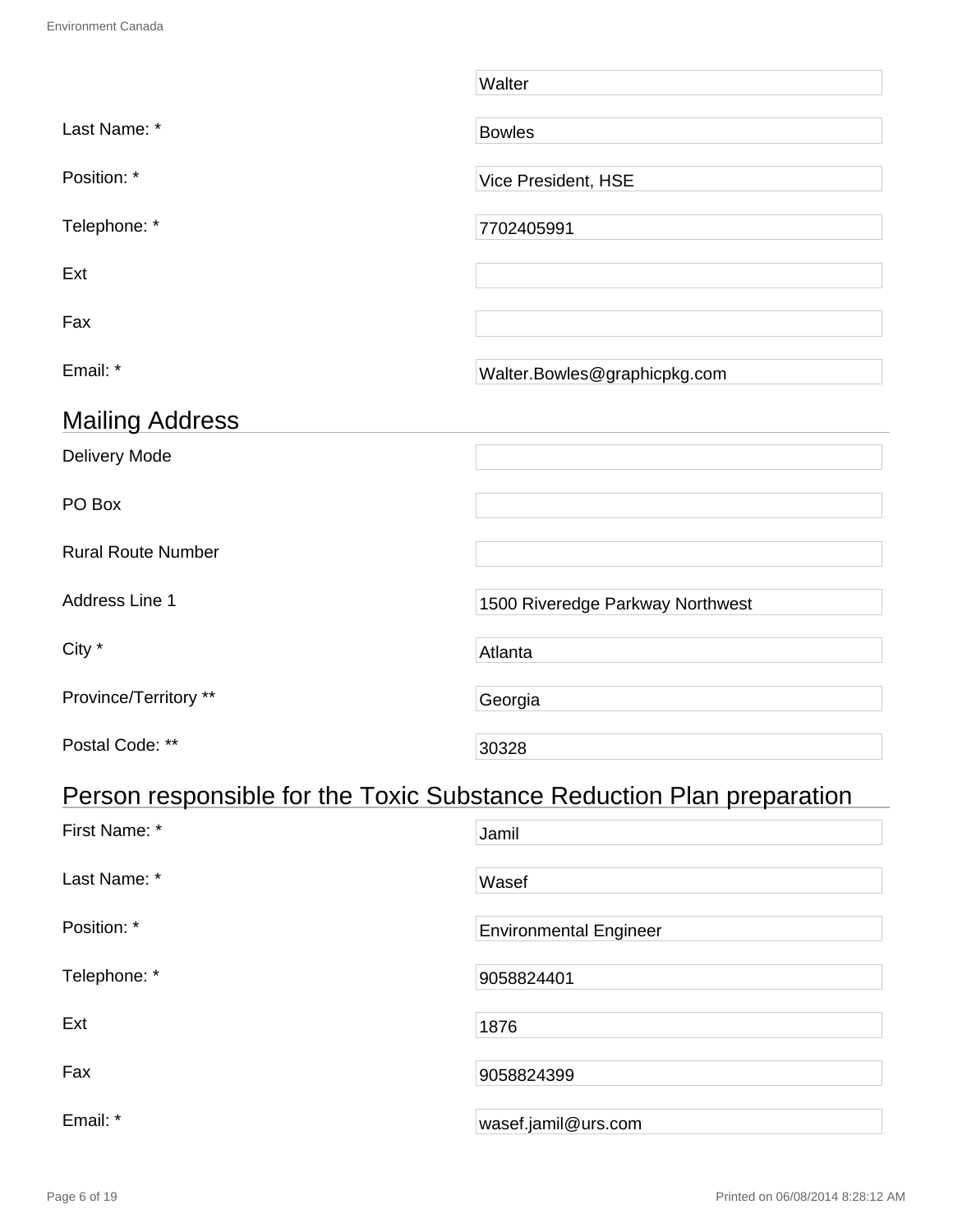## Mailing Address

| Delivery Mode             | <b>General Delivery</b> |
|---------------------------|-------------------------|
| PO Box                    |                         |
| <b>Rural Route Number</b> |                         |
| Address Line 1            | 30 Leek Crescent        |
| City *                    | <b>Richmond Hill</b>    |
| Province/Territory **     | Ontario                 |
| Postal Code: **           | L3Y 8S9                 |

## **Employees**

## Employees

Number of Full-time Employees: \*

 $\overline{0}$ 

## Substances

## 64-17-5, Ethanol

64-17-5, Ethanol

### Substances Section Data

## Statement of Intent

Are the following included in the Facility's TRA Plan?

### Use

Is there a statement that the owner or operator of the facility intends to reduce the use of the toxic substance at the facility?: \*

Yes

If 'yes', exact statement of the intent that is included in the facility's TRA Plan to reduce the use of the toxic substance at the facility: \*\*

At the Brampton Facility, ethanol was used as a chemical ingredient present in inks and solvents used for the printing process. With the shutdown of manufacturing operations at the facility, ethanol is no longer used.

If 'no', reason in the facility's TRA Plan for no intent to reduce the use of the toxic substance at the facility: \*\*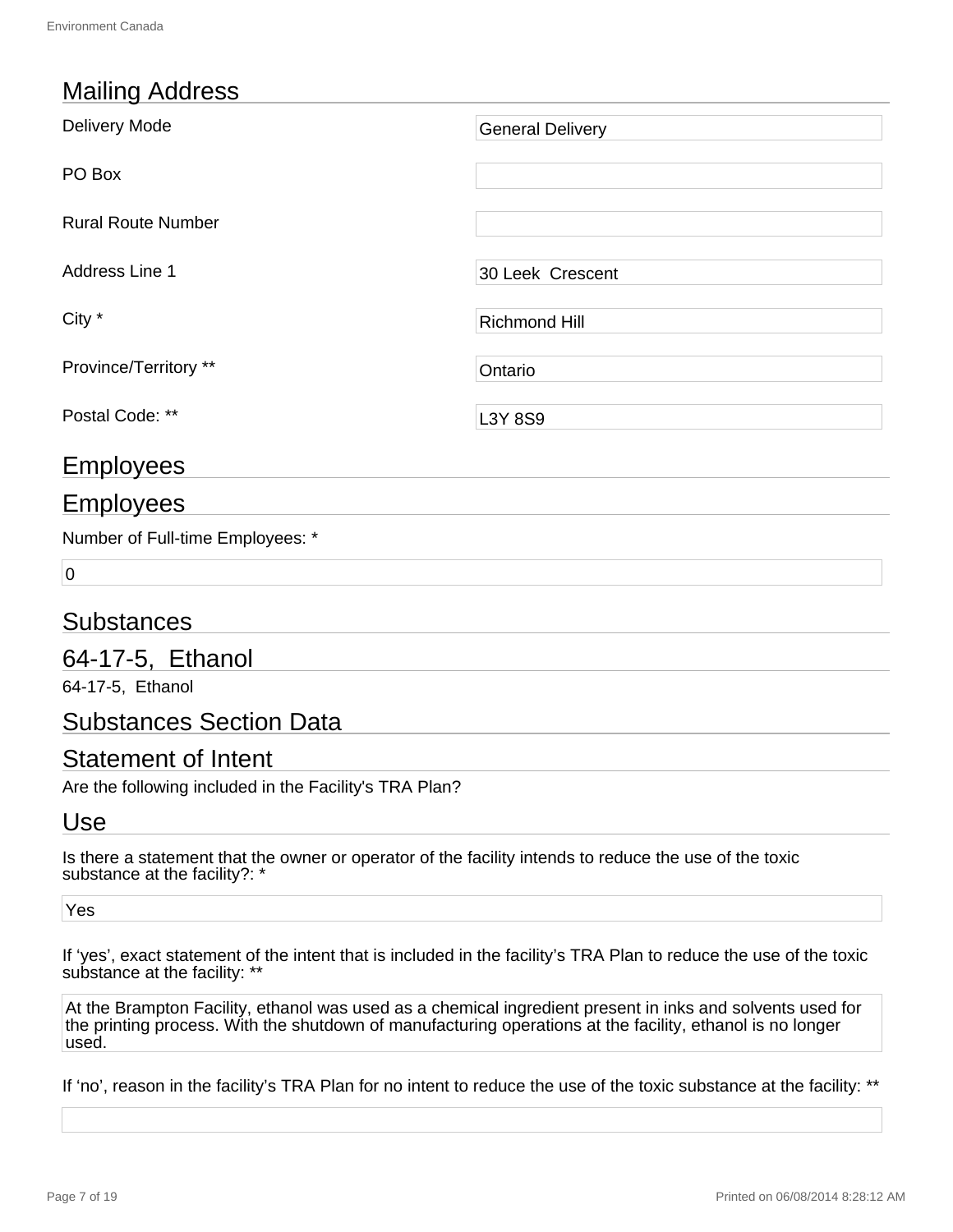## **Creation**

Is there a statement that the owner or operator of the facility intends to reduce the creation of the toxic substance at the facility?: \*

No

If 'yes', exact statement of the intent that is included in the facility's TRA Plan to reduce the creation of the toxic substance at the facility: \*\*

If 'no', reason in the facility's TRA Plan for no intent to reduce the creation of the toxic substance at the facility: \*\*

This substance is not created.

## Objectives, Targets and Description

### **Objectives**

Objectives in plan: \*

Since the printing operation at the Facility has been decommissioned and the use of ethanol has been eliminated, the objective of the reduction plan for the use of ethanol has been met by GPI.

### Use Targets

What is the targeted reduction in use of the toxic substance at the

| facility? $*$         |    |          |             |  |
|-----------------------|----|----------|-------------|--|
| No quantity<br>target |    | Quantity | <b>Unit</b> |  |
| $\Box$                | or | 22.8     | tonnes      |  |

## What is the targeted timeframe for this reduction? \*

| No timeline target     |    | years |
|------------------------|----|-------|
| 区                      | or |       |
| Description of targets |    |       |

## Creation Targets

What is the targeted reduction in creation of the toxic substance at the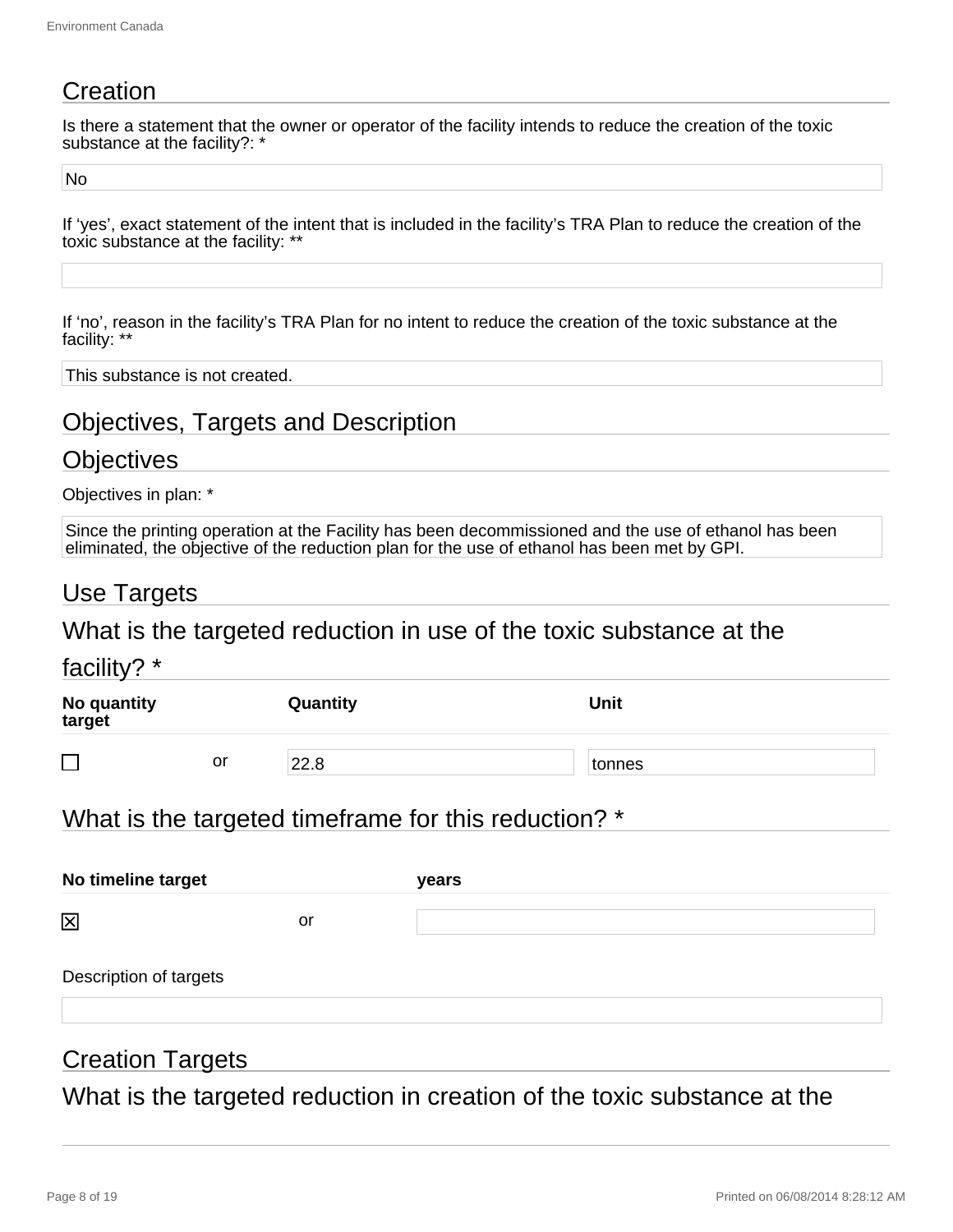| facility? *                  |                                                                  |                                                      |
|------------------------------|------------------------------------------------------------------|------------------------------------------------------|
| No quantity<br>target        | Quantity                                                         | <b>Unit</b>                                          |
| 図                            | or                                                               |                                                      |
|                              |                                                                  | What is the targeted timeframe for this reduction? * |
| No timeline target           |                                                                  | years                                                |
| 区                            | or                                                               |                                                      |
| <b>Description of Target</b> |                                                                  |                                                      |
| <b>Reasons for Use</b>       |                                                                  |                                                      |
|                              | Why is the toxic substance used at the facility?: *              |                                                      |
| Ancillary other use          |                                                                  |                                                      |
|                              | Summarize why the toxic substance is used at the facility: **    |                                                      |
|                              | Substance present in solvents and inks                           |                                                      |
| <b>Reasons for Creation</b>  |                                                                  |                                                      |
|                              | Why is the toxic substance created at the facility?: *           |                                                      |
|                              | This substance is not created at the facility                    |                                                      |
|                              | Summarize why the toxic substance is created at the facility: ** |                                                      |
| Not applicable               |                                                                  |                                                      |

## Toxic Reduction Options for Implementation

## Description of the toxic reduction option(s) to be implemented

Is there a statement that no option will be implemented?: \*

Yes

If you answered "No" to this question, please add the option(s) under the appropriate Toxic Substance Reduction Categories (e.g. Materials or feedstock substitution, Product design or reformulation, etc.). If you answered "Yes" please provide an explanation below why your facility is not implementing an option. Explanation of the reasons why no option will be implemented: \*\*

The facility is no longer be in operation and thus it could not identify an option in any of the categories.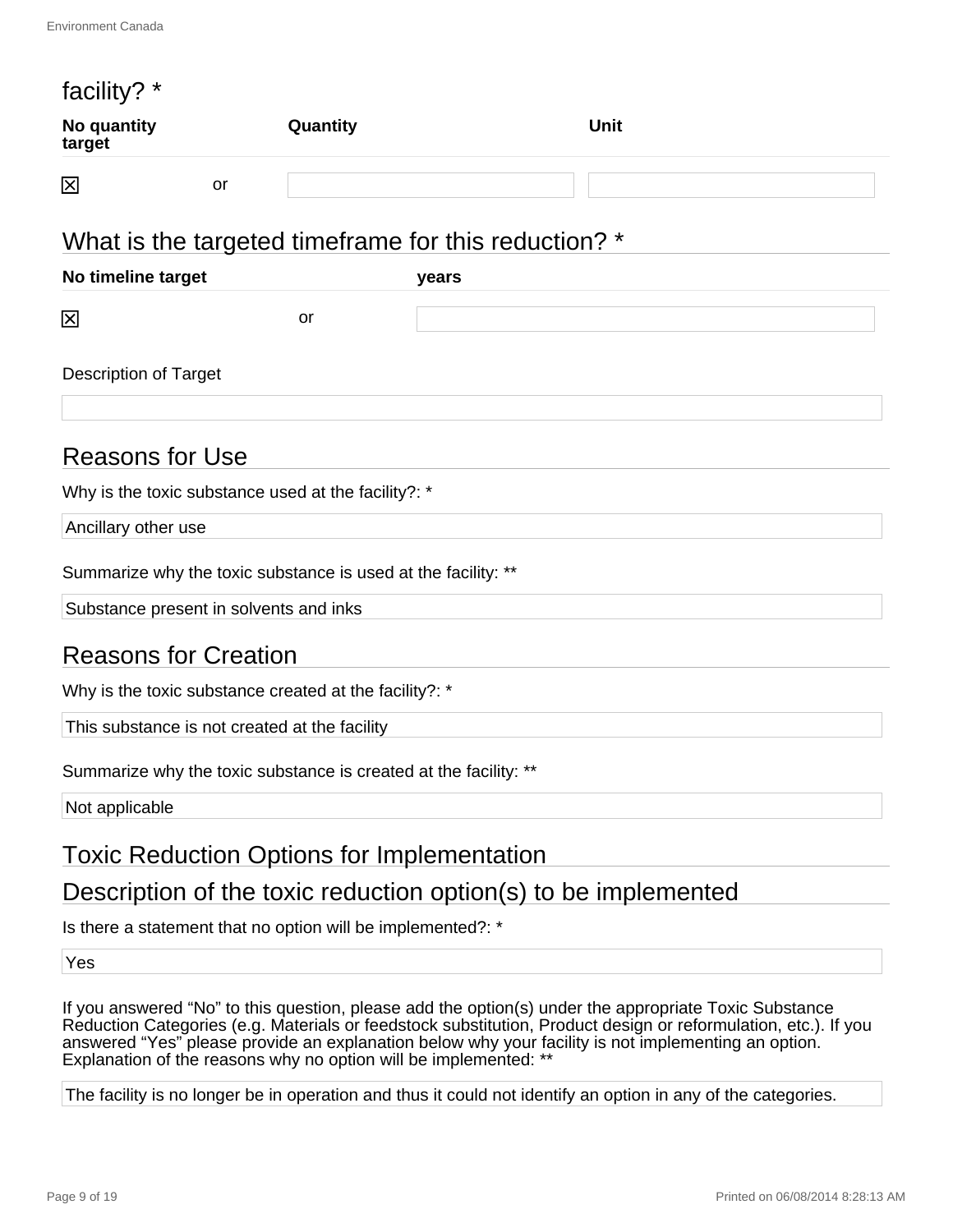### Materials or feedstock substitution

Product design or reformulation

Equipment or process modifications

Spill or leak prevention

On-site reuse, recycling or recovery

### Improved inventory management or purchasing techniques

Good operator practice or training

Rationale for why the listed options were chosen for implementation

General description of any actions undertaken by the owner and operator of the facility to reduce the use and creation of the toxic substance at the facility that are outside of the plan

At the Brampton Facility, ethanol was used as a chemical ingredient present in inks and solvents used for the printing process. With the shutdown of manufacturing operations at the Facility, ethanol is no longer used.

License Number of the toxic substance reduction planner who made recommendations in the toxic substance reduction plan for this substance (format TSRPXXXX): \*

#### TSRP0134

License Number of the toxic substance reduction planner who has certified the toxic substance reduction plan for this substance (format TSRPXXXX): \*

TSRP0134

What version of the plan is this summary based on?: \*

New Plan

## 64742-89-8, Solvent naphtha light aliphatic

64742-89-8, Solvent naphtha light aliphatic

### Substances Section Data

### Statement of Intent

Are the following included in the Facility's TRA Plan?

#### Use

Is there a statement that the owner or operator of the facility intends to reduce the use of the toxic substance at the facility?: \*

Yes

If 'yes', exact statement of the intent that is included in the facility's TRA Plan to reduce the use of the toxic substance at the facility: \*\*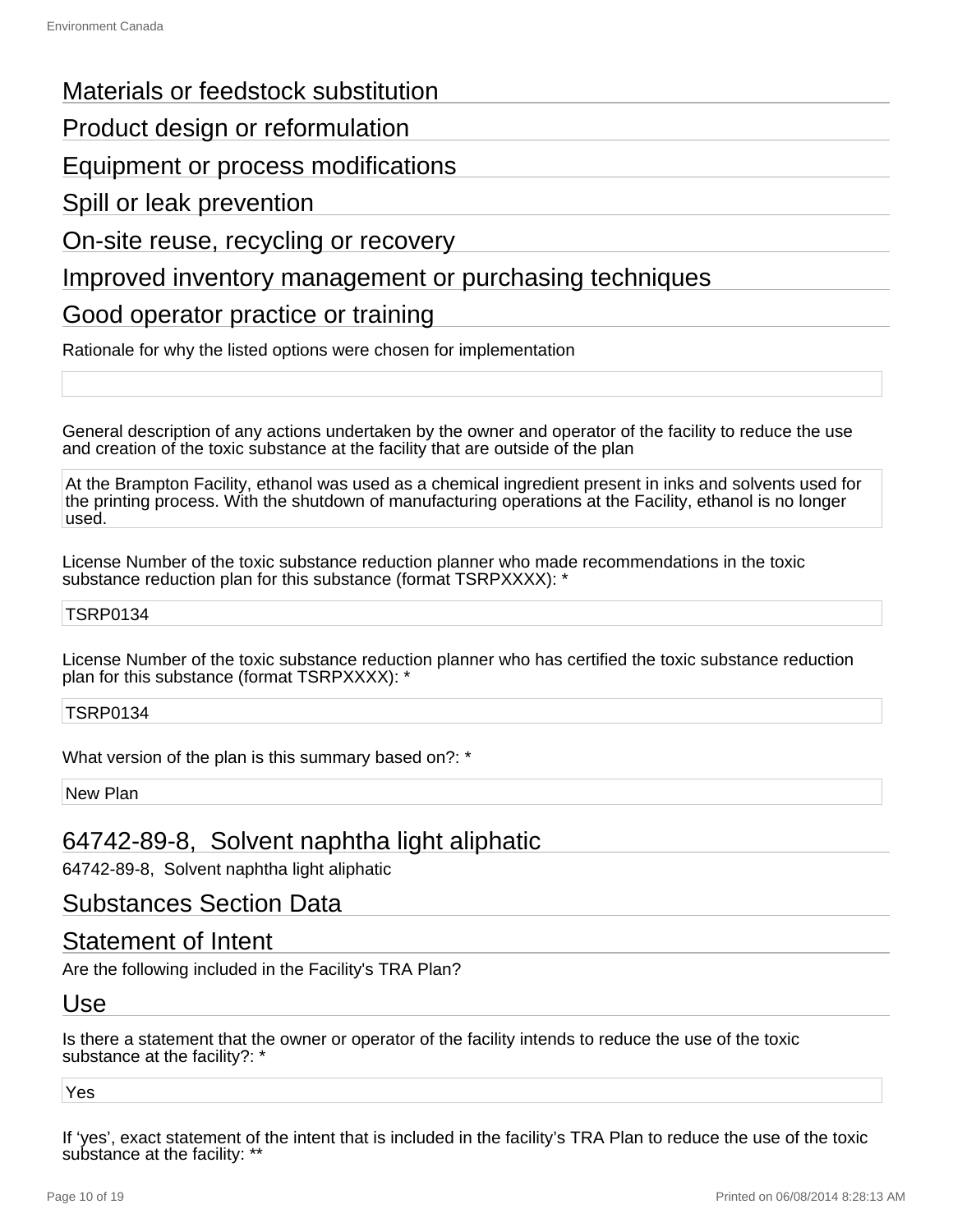At the Brampton Facility, Solvent Naphtha was used as a chemical ingredient present in both inks and solvents used for the printing process. With the shutdown of manufacturing operations at the facility, Solvent Naphtha is no longer used.

If 'no', reason in the facility's TRA Plan for no intent to reduce the use of the toxic substance at the facility: \*\*

## **Creation**

Is there a statement that the owner or operator of the facility intends to reduce the creation of the toxic substance at the facility?: \*

No

If 'yes', exact statement of the intent that is included in the facility's TRA Plan to reduce the creation of the toxic substance at the facility: \*\*

If 'no', reason in the facility's TRA Plan for no intent to reduce the creation of the toxic substance at the facility: \*\*

This substance was not created at the Facility

### Objectives, Targets and Description

#### **Objectives**

Objectives in plan: \*

Since the printing operation at the facility has been decommissioned and the use of Solvent Naphtha has been eliminated, the objective of the reduction plan for the use of solvent naphtha has been met by GPI.

### Use Targets

### What is the targeted reduction in use of the toxic substance at the

facility? \*

| No quantity<br>target |    | Quantity | <b>Unit</b> |  |
|-----------------------|----|----------|-------------|--|
| ш<br>$\sim$           | or | 16.2     | tonnes      |  |

### What is the targeted timeframe for this reduction? \*

| No timeline target |    | years |
|--------------------|----|-------|
| 区                  | or |       |

Description of targets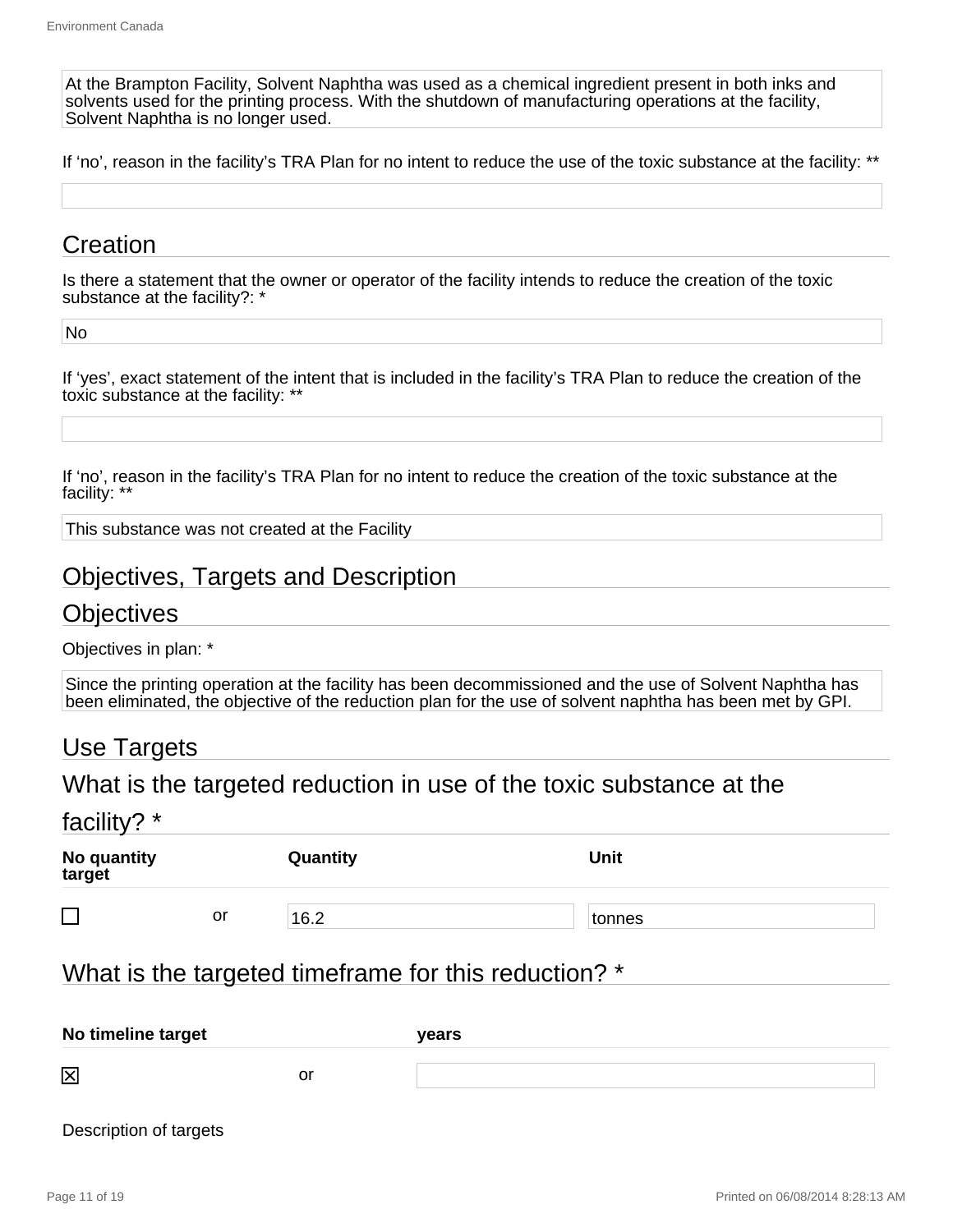## Creation Targets

## What is the targeted reduction in creation of the toxic substance at the facility? \*

| .                     |    |          |             |
|-----------------------|----|----------|-------------|
| No quantity<br>target |    | Quantity | <b>Unit</b> |
| 区                     | or |          |             |

## What is the targeted timeframe for this reduction? \*

| No timeline target |    | <b>vears</b> |  |  |
|--------------------|----|--------------|--|--|
| $\boxtimes$        | or |              |  |  |

Description of Target

## Reasons for Use

|  |  | Why is the toxic substance used at the facility?: * |  |  |  |
|--|--|-----------------------------------------------------|--|--|--|
|  |  |                                                     |  |  |  |
|  |  |                                                     |  |  |  |

Ancillary other use

Summarize why the toxic substance is used at the facility: \*\*

Substance present in solvents and inks

## Reasons for Creation

Why is the toxic substance created at the facility?: \*

This substance is not created at the facility

Summarize why the toxic substance is created at the facility: \*\*

Not applicable

## Toxic Reduction Options for Implementation

## Description of the toxic reduction option(s) to be implemented

Is there a statement that no option will be implemented?: \*

Yes

If you answered "No" to this question, please add the option(s) under the appropriate Toxic Substance Reduction Categories (e.g. Materials or feedstock substitution, Product design or reformulation, etc.). If you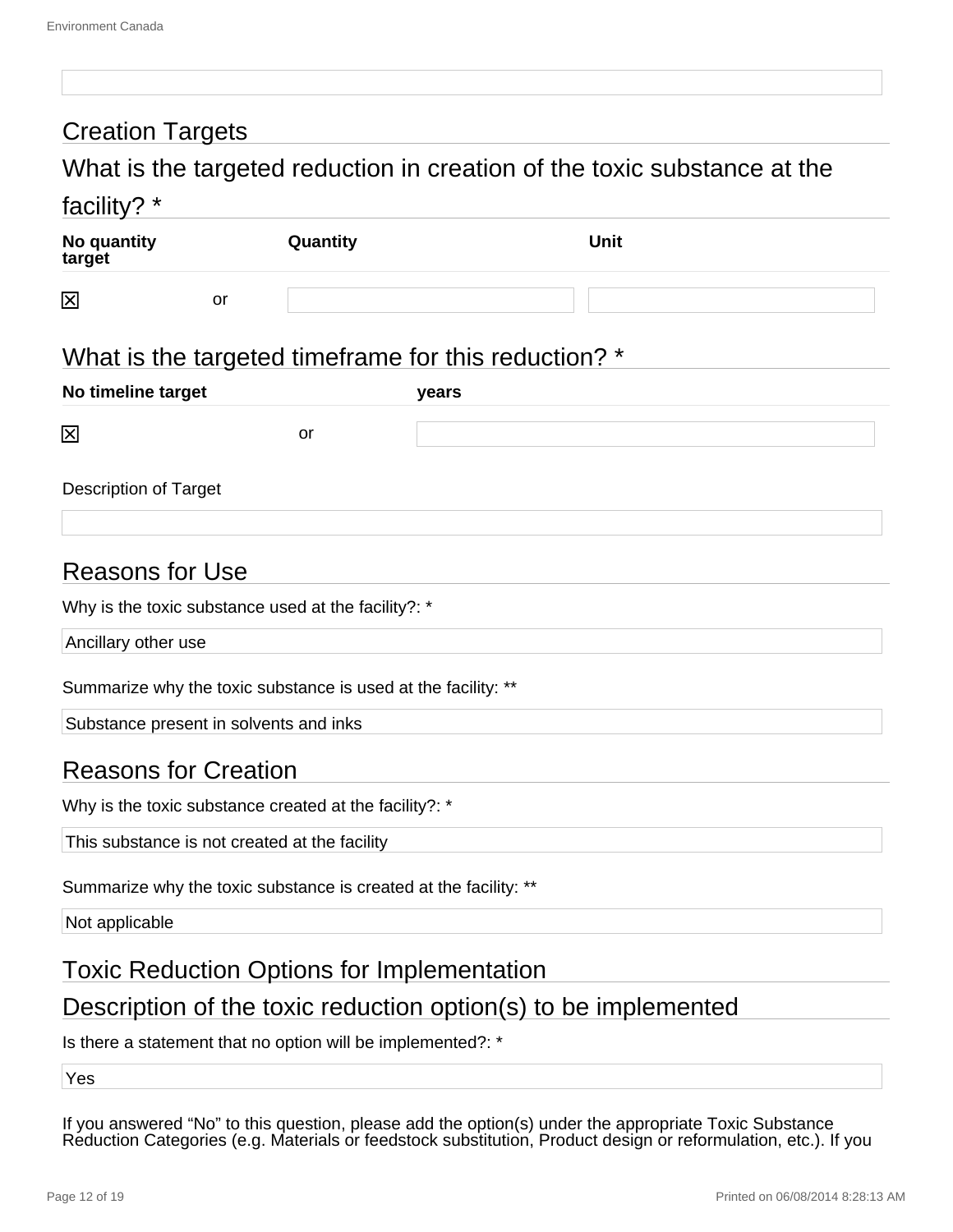answered "Yes" please provide an explanation below why your facility is not implementing an option. Explanation of the reasons why no option will be implemented: '

The facility is no longer be in operation and thus it could not identify an option in any of the categories.

### Materials or feedstock substitution

Product design or reformulation

Equipment or process modifications

Spill or leak prevention

On-site reuse, recycling or recovery

Improved inventory management or purchasing techniques

### Good operator practice or training

Rationale for why the listed options were chosen for implementation

General description of any actions undertaken by the owner and operator of the facility to reduce the use and creation of the toxic substance at the facility that are outside of the plan

At the Brampton Facility, Solvent Naphtha was used as a chemical ingredient present in both inks and solvents used for the printing process. With the shutdown of manufacturing operations at the Facility, Solvent Naphtha is no longer used.

License Number of the toxic substance reduction planner who made recommendations in the toxic substance reduction plan for this substance (format TSRPXXXX): \*

#### TSRP0134

License Number of the toxic substance reduction planner who has certified the toxic substance reduction plan for this substance (format TSRPXXXX): \*

#### TSRP0134

What version of the plan is this summary based on?: \*

New Plan

## 67-56-1, Methanol

67-56-1, Methanol

### Substances Section Data

### Statement of Intent

Are the following included in the Facility's TRA Plan?

#### Use

Is there a statement that the owner or operator of the facility intends to reduce the use of the toxic substance at the facility?: \*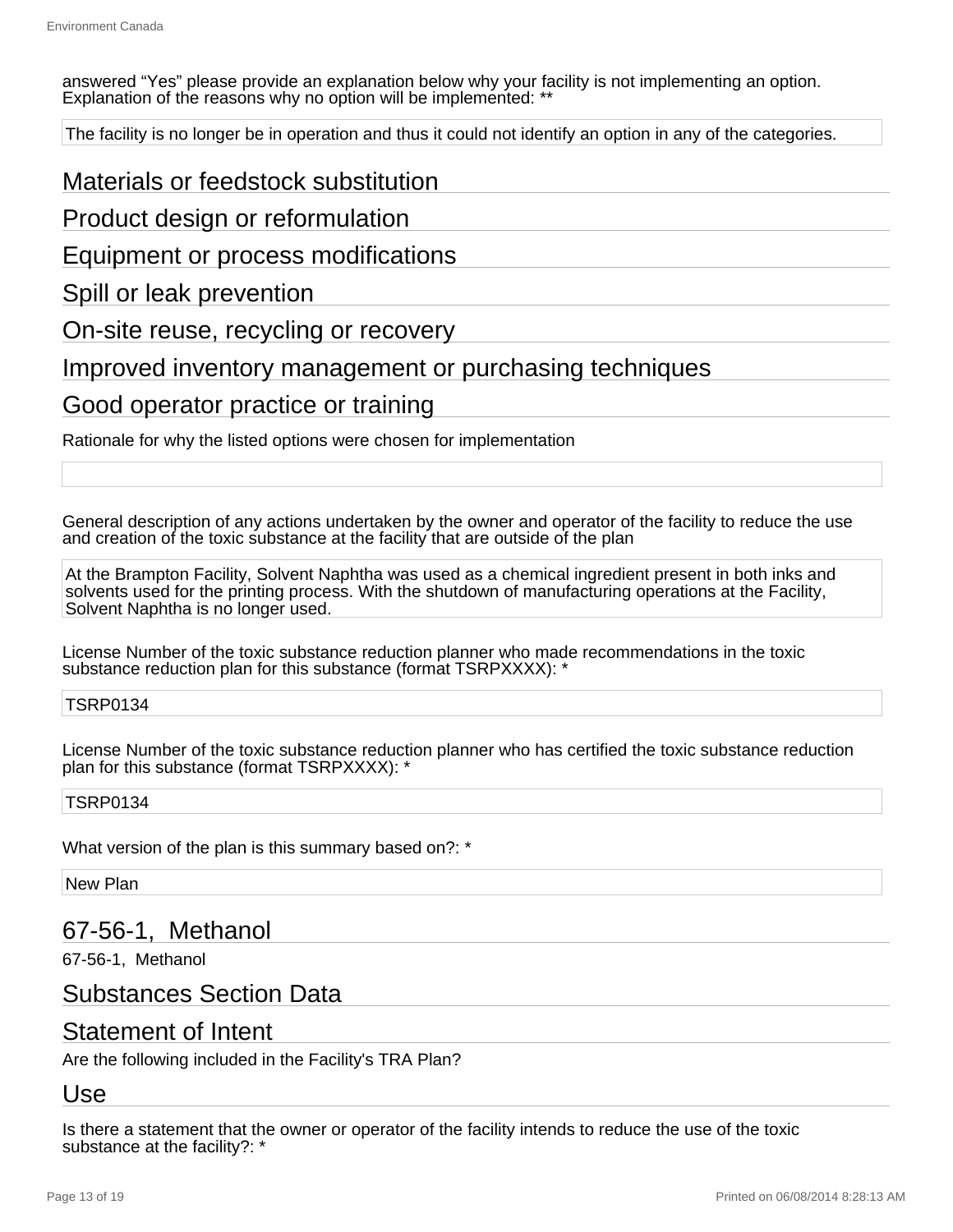#### Yes

If 'yes', exact statement of the intent that is included in the facility's TRA Plan to reduce the use of the toxic substance at the facility: \*\*

At the Brampton Facility, methanol was used as a chemical ingredient present in inks and solvents used for the printing process. With the shutdown of manufacturing operations at the Facility, methanol is no longer used.

If 'no', reason in the facility's TRA Plan for no intent to reduce the use of the toxic substance at the facility: \*\*

### **Creation**

Is there a statement that the owner or operator of the facility intends to reduce the creation of the toxic substance at the facility?: \*

No

If 'yes', exact statement of the intent that is included in the facility's TRA Plan to reduce the creation of the toxic substance at the facility: \*\*

If 'no', reason in the facility's TRA Plan for no intent to reduce the creation of the toxic substance at the facility: \*\*

This substance was not created at the Facility.

### Objectives, Targets and Description

### Objectives

Objectives in plan: \*

Since the printing operation at the facility has been decommissioned and the use of methanol has been eliminated, the objective of the reduction plan for the use of methanol has been met by GPI.

### Use Targets

What is the targeted reduction in use of the toxic substance at the

#### facility? \*

| No quantity<br>target |    | Quantity | <b>Unit</b> |  |
|-----------------------|----|----------|-------------|--|
| ┍                     | or | 4.6      | tonnes      |  |

## What is the targeted timeframe for this reduction? \*

**No timeline target years**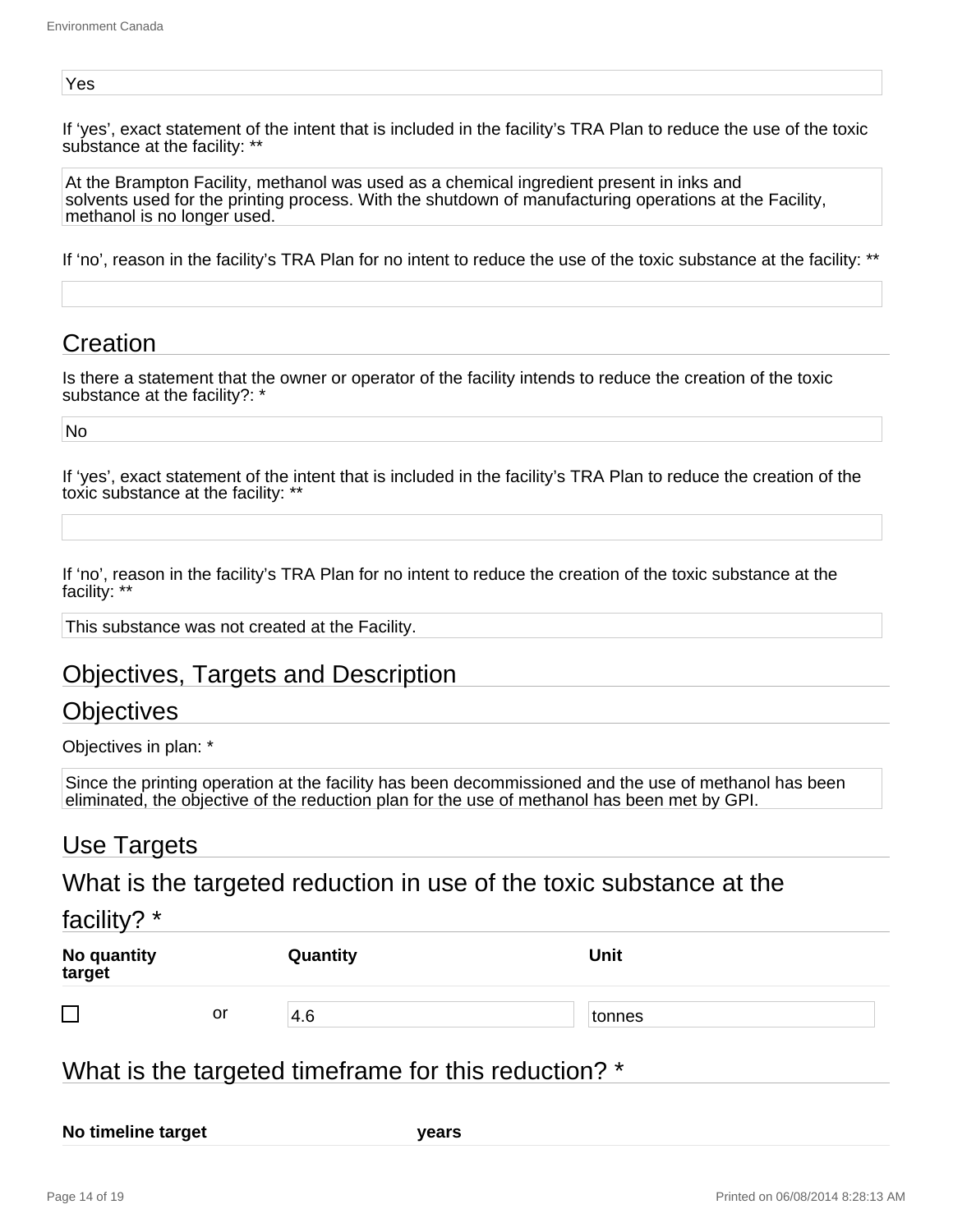| 区                                                                                                                   | or                                                          |                                                                          |  |  |  |  |
|---------------------------------------------------------------------------------------------------------------------|-------------------------------------------------------------|--------------------------------------------------------------------------|--|--|--|--|
| Description of targets                                                                                              |                                                             |                                                                          |  |  |  |  |
|                                                                                                                     |                                                             |                                                                          |  |  |  |  |
| <b>Creation Targets</b>                                                                                             |                                                             |                                                                          |  |  |  |  |
|                                                                                                                     |                                                             | What is the targeted reduction in creation of the toxic substance at the |  |  |  |  |
| facility? *                                                                                                         |                                                             |                                                                          |  |  |  |  |
| No quantity<br>target                                                                                               | Quantity                                                    | <b>Unit</b>                                                              |  |  |  |  |
| 区                                                                                                                   | <b>or</b>                                                   |                                                                          |  |  |  |  |
|                                                                                                                     |                                                             |                                                                          |  |  |  |  |
|                                                                                                                     |                                                             | What is the targeted timeframe for this reduction? *                     |  |  |  |  |
| No timeline target                                                                                                  |                                                             | years                                                                    |  |  |  |  |
| 区                                                                                                                   | or                                                          |                                                                          |  |  |  |  |
| Description of Target                                                                                               |                                                             |                                                                          |  |  |  |  |
|                                                                                                                     |                                                             |                                                                          |  |  |  |  |
|                                                                                                                     |                                                             |                                                                          |  |  |  |  |
| <b>Reasons for Use</b>                                                                                              |                                                             |                                                                          |  |  |  |  |
|                                                                                                                     | Why is the toxic substance used at the facility?: *         |                                                                          |  |  |  |  |
| Ancillary other use                                                                                                 |                                                             |                                                                          |  |  |  |  |
| Summarize why the toxic substance is used at the facility: **                                                       |                                                             |                                                                          |  |  |  |  |
| Substance present in both inks and solvents.                                                                        |                                                             |                                                                          |  |  |  |  |
| <b>Reasons for Creation</b>                                                                                         |                                                             |                                                                          |  |  |  |  |
| Why is the toxic substance created at the facility?: *                                                              |                                                             |                                                                          |  |  |  |  |
| This substance is not created at the facility                                                                       |                                                             |                                                                          |  |  |  |  |
| Summarize why the toxic substance is created at the facility: **                                                    |                                                             |                                                                          |  |  |  |  |
| Not applicable                                                                                                      |                                                             |                                                                          |  |  |  |  |
|                                                                                                                     |                                                             |                                                                          |  |  |  |  |
| <b>Toxic Reduction Options for Implementation</b><br>Description of the toxic reduction option(s) to be implemented |                                                             |                                                                          |  |  |  |  |
|                                                                                                                     |                                                             |                                                                          |  |  |  |  |
|                                                                                                                     | Is there a statement that no option will be implemented?: * |                                                                          |  |  |  |  |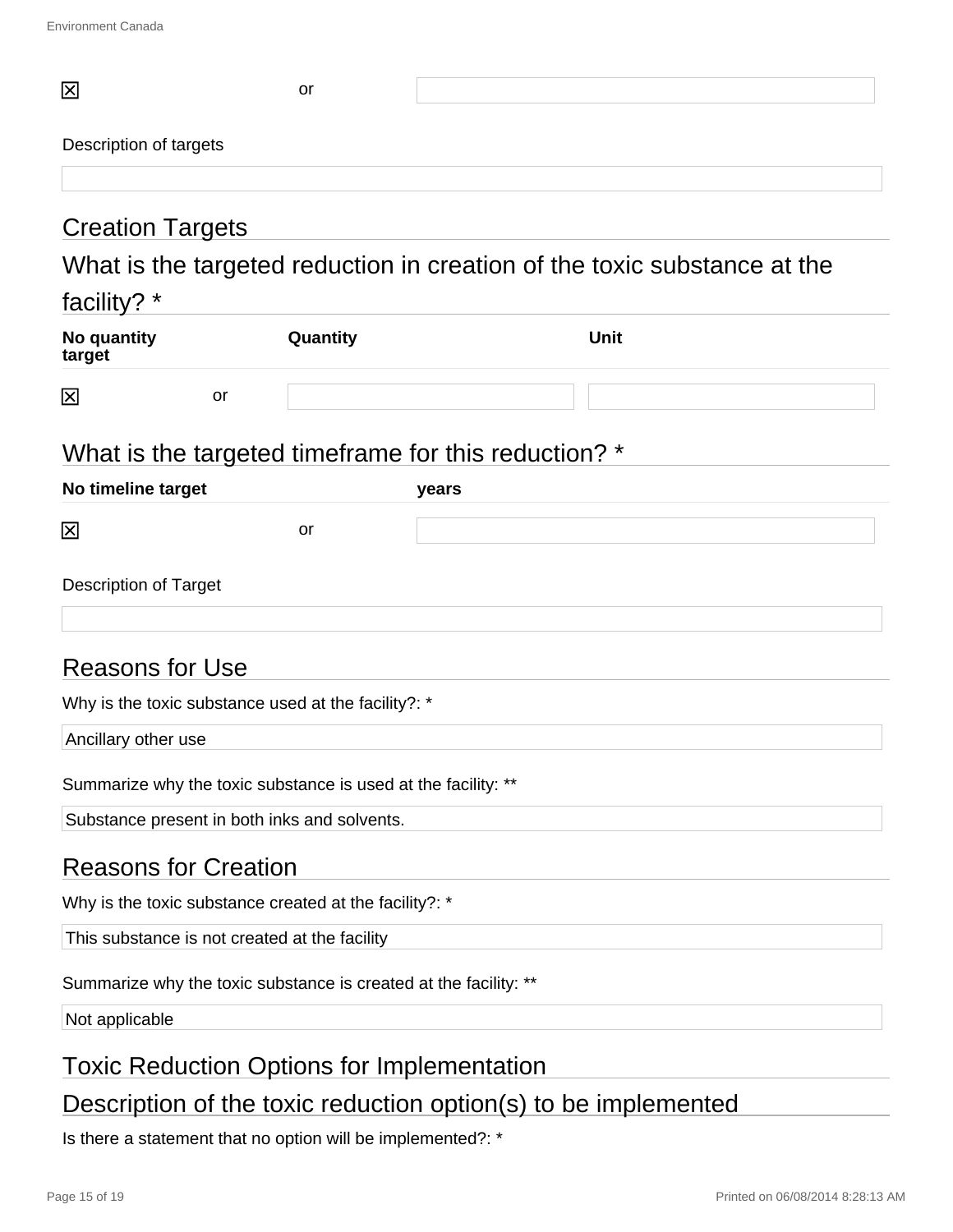#### Yes

If you answered "No" to this question, please add the option(s) under the appropriate Toxic Substance Reduction Categories (e.g. Materials or feedstock substitution, Product design or reformulation, etc.). If you answered "Yes" please provide an explanation below why your facility is not implementing an option. Explanation of the reasons why no option will be implemented: \*\*

The facility is no longer be in operation and thus it could not identify an option in any of the categories.

Materials or feedstock substitution

Product design or reformulation

Equipment or process modifications

Spill or leak prevention

On-site reuse, recycling or recovery

### Improved inventory management or purchasing techniques

### Good operator practice or training

Rationale for why the listed options were chosen for implementation

General description of any actions undertaken by the owner and operator of the facility to reduce the use and creation of the toxic substance at the facility that are outside of the plan

At the Brampton Facility, methanol was used as a chemical ingredient present in inks and solvents used for the printing process. With the shutdown of manufacturing operations at the Facility, methanol is no longer used.

License Number of the toxic substance reduction planner who made recommendations in the toxic substance reduction plan for this substance (format TSRPXXXX): \*

#### TSRP0134

License Number of the toxic substance reduction planner who has certified the toxic substance reduction plan for this substance (format TSRPXXXX): \*

#### TSRP0134

What version of the plan is this summary based on?: \*

New Plan

## 67-63-0, Isopropyl alcohol

67-63-0, Isopropyl alcohol

Substances Section Data

## Statement of Intent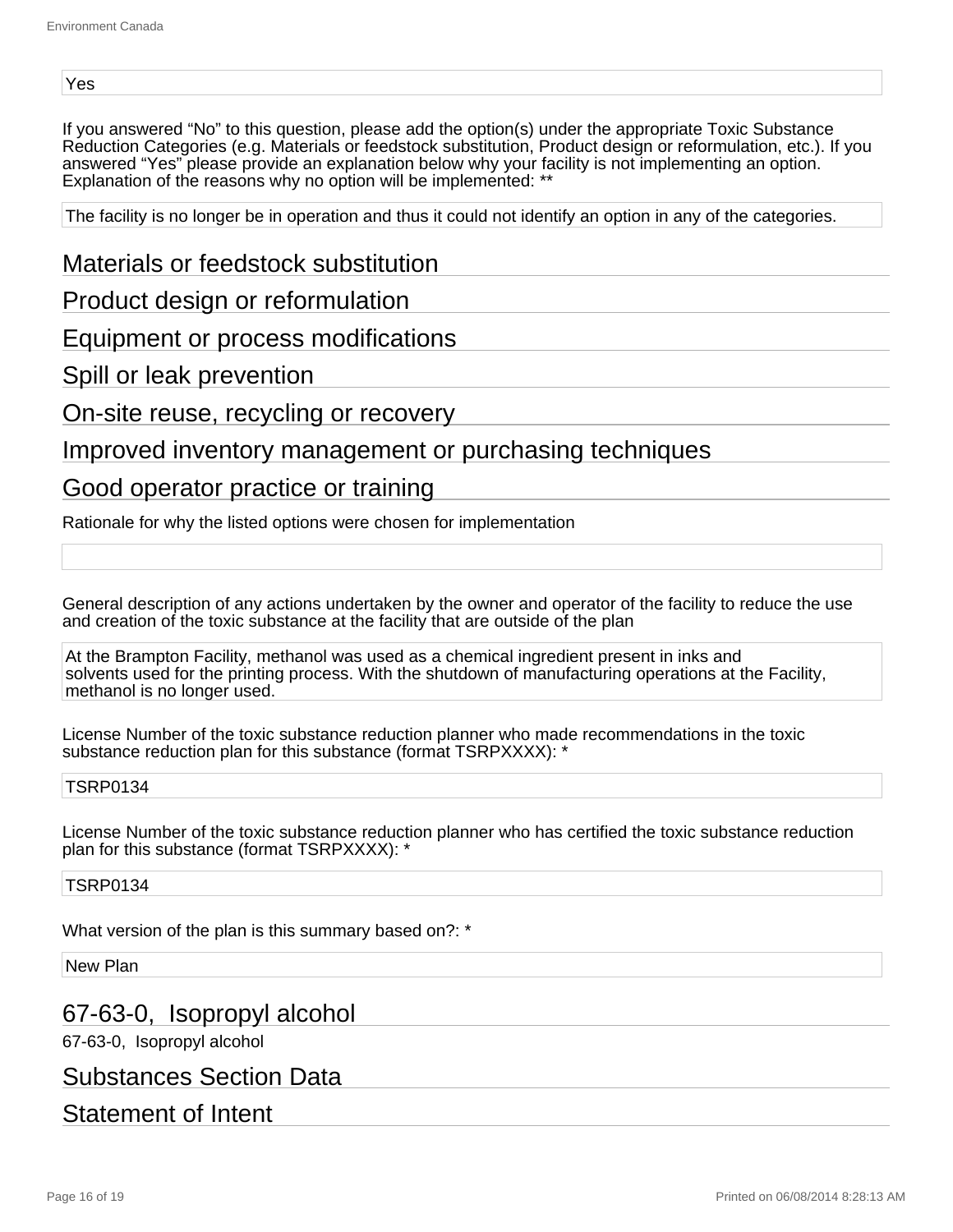#### Are the following included in the Facility's TRA Plan?

### Use

Is there a statement that the owner or operator of the facility intends to reduce the use of the toxic substance at the facility?: \*

#### Yes

If 'yes', exact statement of the intent that is included in the facility's TRA Plan to reduce the use of the toxic substance at the facility: \*\*

At the Brampton Facility, isopropyl alcohol was used as a chemical ingredient present in inks used for the printing process. With the shutdown of manufacturing operations at the facility, isopropyl alcohol is no longer used.

If 'no', reason in the facility's TRA Plan for no intent to reduce the use of the toxic substance at the facility: \*\*

## Creation

Is there a statement that the owner or operator of the facility intends to reduce the creation of the toxic substance at the facility?: \*

No

If 'yes', exact statement of the intent that is included in the facility's TRA Plan to reduce the creation of the toxic substance at the facility: \*\*

If 'no', reason in the facility's TRA Plan for no intent to reduce the creation of the toxic substance at the facility: \*\*

This substance is not created at the Facility.

## Objectives, Targets and Description

### **Objectives**

Objectives in plan: \*

Since the printing operation at the facility has been decomissioned and use of isopropyl alcohol has been eliminated, the objective of the reduction plan for the use of isopropyl alcohol has been met by GPI.

## Use Targets

### What is the targeted reduction in use of the toxic substance at the

#### facility? \*

| No quantity<br>target    |    | Quantity                        | <b>Unit</b> |
|--------------------------|----|---------------------------------|-------------|
| $\overline{\phantom{0}}$ | or | $\overline{\phantom{0}}$<br>8.7 | tonnes      |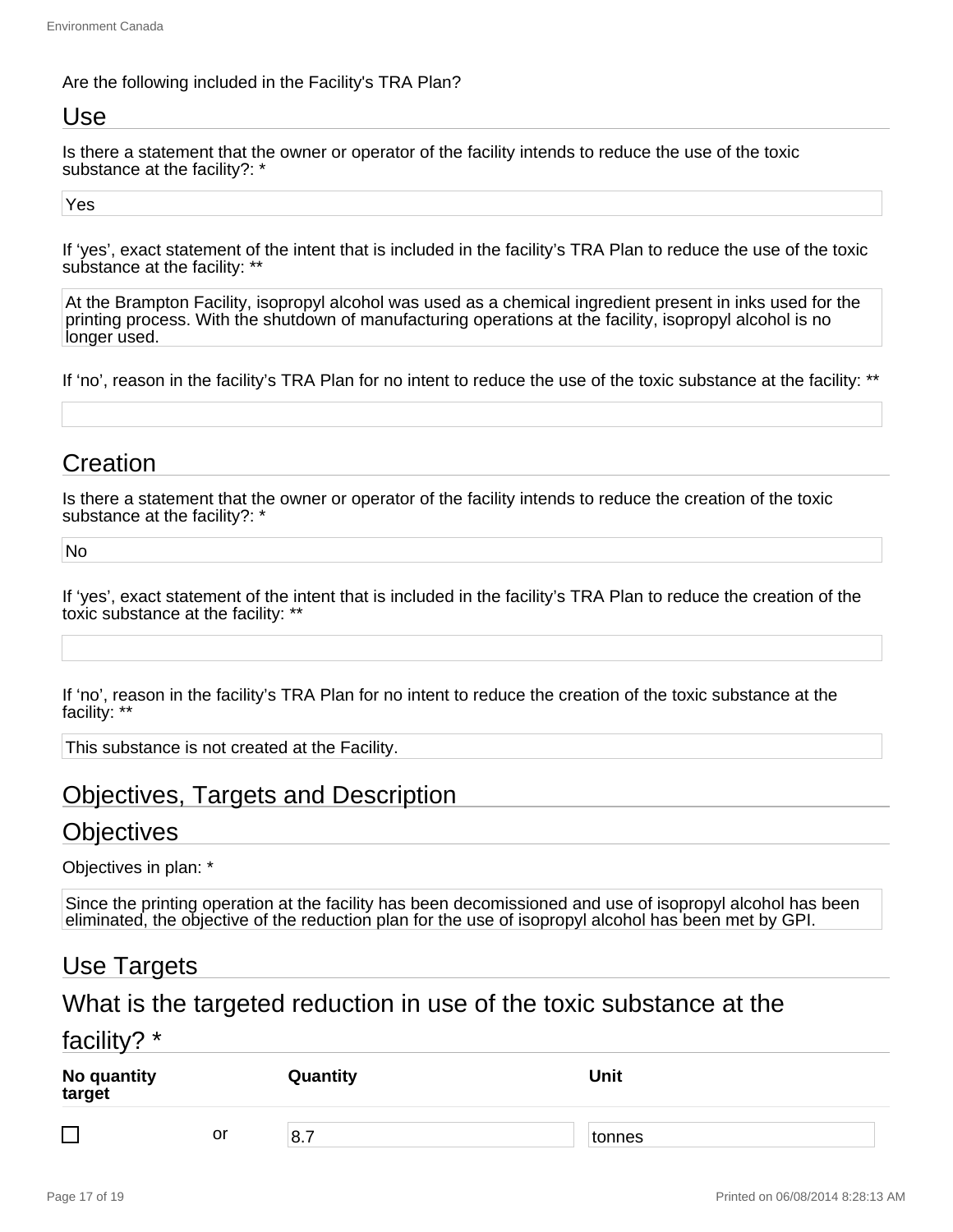## What is the targeted timeframe for this reduction? \*

| No timeline target                                            |          | years                                                                                                 |  |  |  |  |
|---------------------------------------------------------------|----------|-------------------------------------------------------------------------------------------------------|--|--|--|--|
| 区                                                             | or       |                                                                                                       |  |  |  |  |
| Description of targets                                        |          |                                                                                                       |  |  |  |  |
|                                                               |          |                                                                                                       |  |  |  |  |
| <b>Creation Targets</b>                                       |          |                                                                                                       |  |  |  |  |
| facility? *                                                   |          | What is the targeted reduction in creation of the toxic substance at the                              |  |  |  |  |
| No quantity<br>target                                         | Quantity | <b>Unit</b>                                                                                           |  |  |  |  |
| $\boxtimes$<br>or                                             |          |                                                                                                       |  |  |  |  |
|                                                               |          | What is the targeted timeframe for this reduction? *                                                  |  |  |  |  |
| No timeline target                                            |          | years                                                                                                 |  |  |  |  |
| 区                                                             | or       |                                                                                                       |  |  |  |  |
| <b>Description of Target</b>                                  |          |                                                                                                       |  |  |  |  |
| <b>Reasons for Use</b>                                        |          |                                                                                                       |  |  |  |  |
| Why is the toxic substance used at the facility?: *           |          |                                                                                                       |  |  |  |  |
| Ancillary other use                                           |          |                                                                                                       |  |  |  |  |
| Summarize why the toxic substance is used at the facility: ** |          |                                                                                                       |  |  |  |  |
|                                                               |          | Isopropyl alcohol was present as an ingredient in the inks that were used in the printing operations. |  |  |  |  |
| <b>Reasons for Creation</b>                                   |          |                                                                                                       |  |  |  |  |
| Why is the toxic substance created at the facility?: *        |          |                                                                                                       |  |  |  |  |
| This substance is not created at the facility                 |          |                                                                                                       |  |  |  |  |

Summarize why the toxic substance is created at the facility: \*\*

#### Not applicable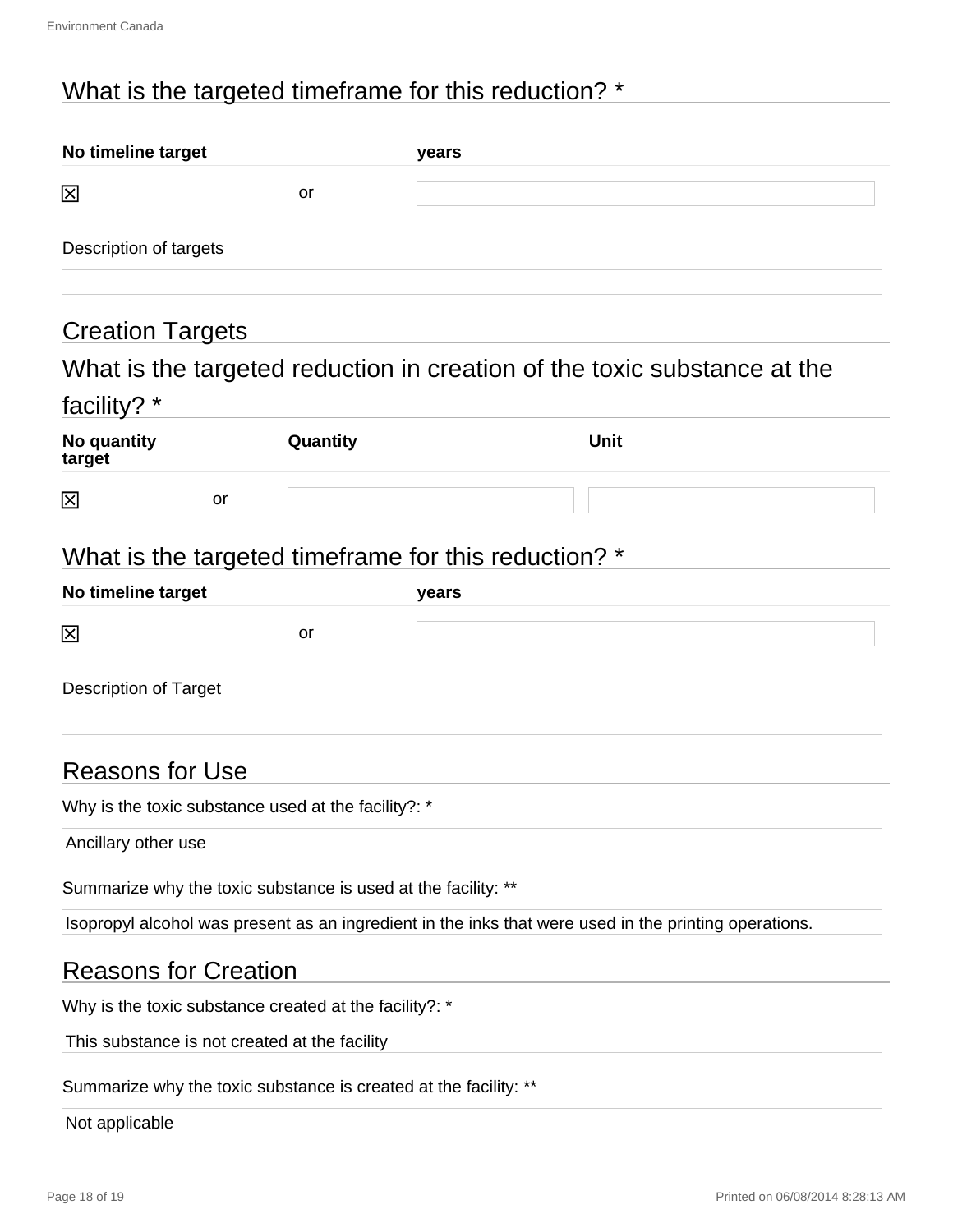## Toxic Reduction Options for Implementation

## Description of the toxic reduction option(s) to be implemented

Is there a statement that no option will be implemented?: \*

Yes

If you answered "No" to this question, please add the option(s) under the appropriate Toxic Substance Reduction Categories (e.g. Materials or feedstock substitution, Product design or reformulation, etc.). If you answered "Yes" please provide an explanation below why your facility is not implementing an option. Explanation of the reasons why no option will be implemented: \*\*

The facility is no longer be in operation and thus it could not identify an option in any of the categories.

Materials or feedstock substitution

Product design or reformulation

Equipment or process modifications

Spill or leak prevention

On-site reuse, recycling or recovery

Improved inventory management or purchasing techniques

### Good operator practice or training

Rationale for why the listed options were chosen for implementation

General description of any actions undertaken by the owner and operator of the facility to reduce the use and creation of the toxic substance at the facility that are outside of the plan

At the Brampton Facility, isopropyl alcohol was used as a chemical ingredient present in inks used for the printing process. With the shutdown of manufacturing operations at the Facility, isopropyl alcohol is no longer used.

License Number of the toxic substance reduction planner who made recommendations in the toxic substance reduction plan for this substance (format TSRPXXXX): \*

TSRP0134

License Number of the toxic substance reduction planner who has certified the toxic substance reduction plan for this substance (format TSRPXXXX): \*

TSRP0134

What version of the plan is this summary based on?: \*

New Plan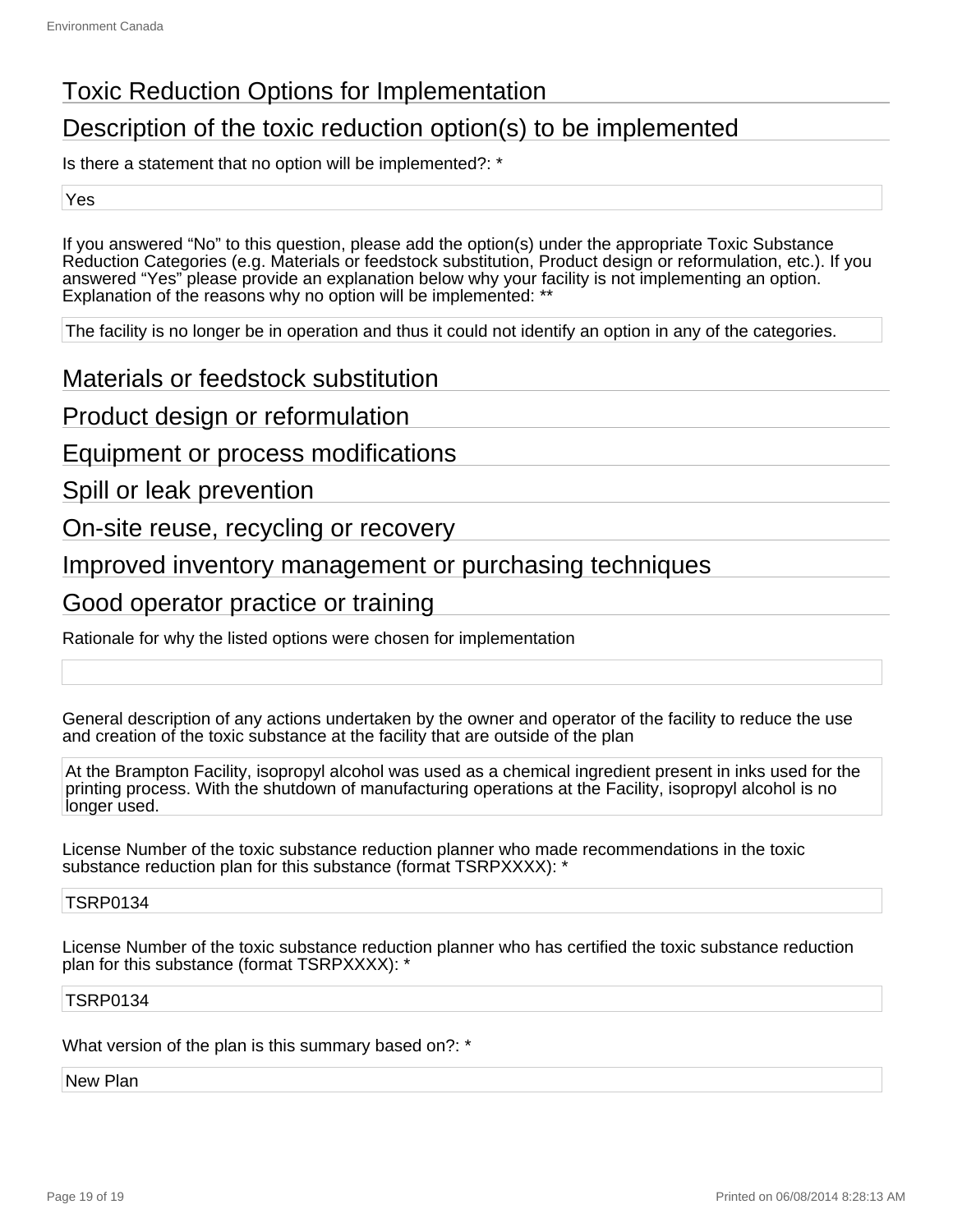#### 9.0 Certification of Toxic Substance Reduction Plan for Isopropyl Alcohol

As of August 1, 2014, I, Walter Bowles, certify that I have read the toxic substance reduction plan for toxic substances referred to below and am familiar with its contents, and to my knowledge the plan is factually accurate and with the exception of the regulatory deadline complies with the Toxics Reduction Act, 2009 and Ontario Regulation 455/09.

GPI did not believe the TRA report was required since the operations had ceased, the Facility was closed, and GPI had sold the property.

WaltsBirth

Walter E. Bowles, PE Vice President, Health, Safety and Environment Graphic Packaging International, Inc. (Highest Ranking Employee)

**August 1, 2014** 

Date

As of August 1, 2014, I, Wasef Jamil, certify that I am familiar with the processes at GPI, Brampton Facility that use or create the toxic substances referred to in subparagraphs 7iii, iv and v of subsection 4(1) of the Toxics Reduction Act, 2009 that are set out in the plan dated August 1, 2014 and that the plan complies with the Act and Ontario Regulation 455/09 (General) made under that Act.

August 1, 2014

Wasef Jamil **Toxic Substance Reduction Planner** License #TSRP0134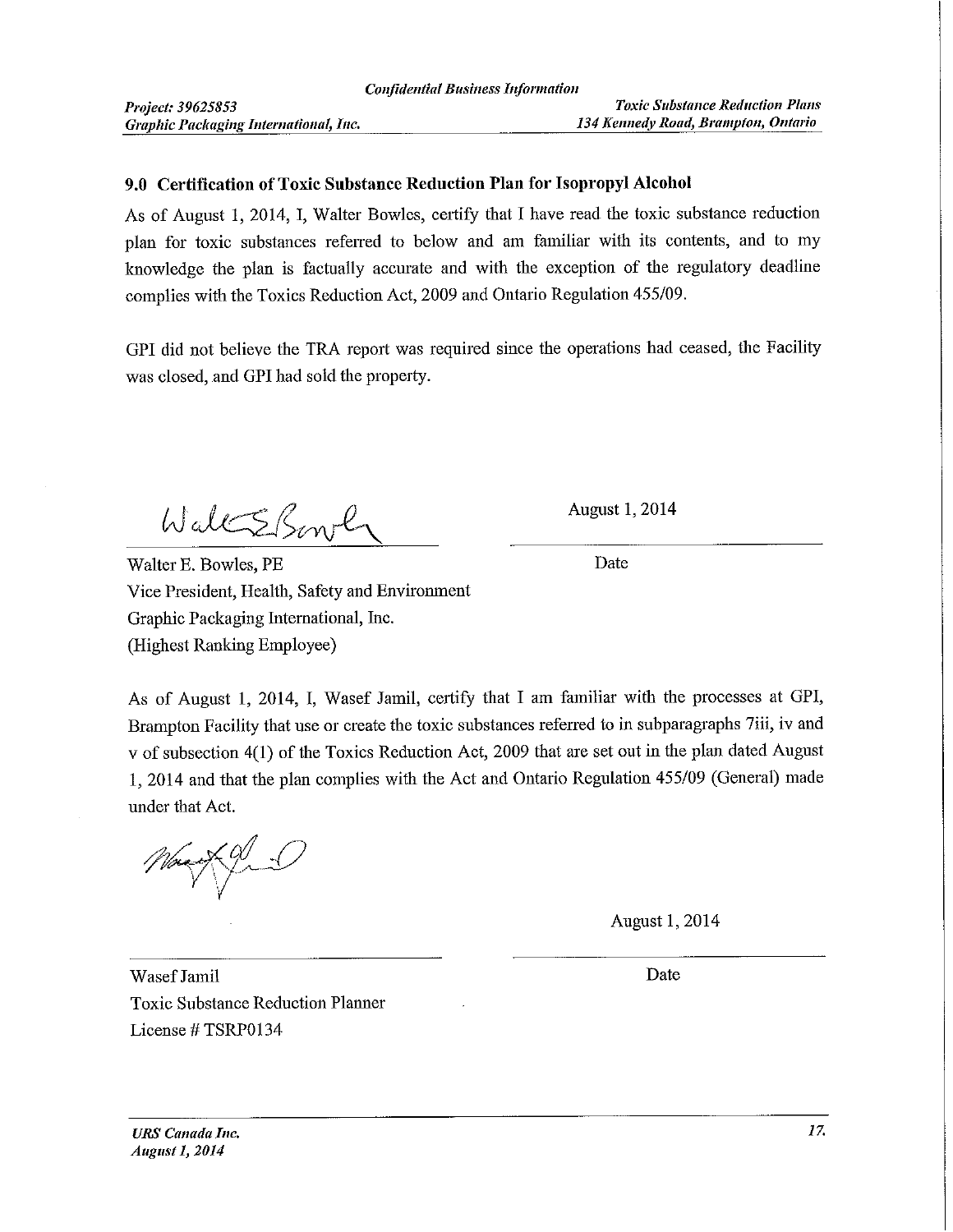#### 10.0 Certification of Toxic Substance Reduction Plan for Ethanol

As of August 1, 2014, I, Walter Bowles, certify that I have read the toxic substance reduction plan for toxic substances referred to below and am familiar with its contents, and to my knowledge the plan is factually accurate and with the exception of the regulatory deadline complies with the Toxics Reduction Act, 2009 and Ontario Regulation 455/09.

GPI did not believe the TRA report was required since the operations had ceased, the facility was closed, and GPI had sold the property.

Walk EBowl

**August 1, 2014** 

Date

Walter E. Bowles, PE Vice President, Health, Safety and Environment Graphic Packaging International, Inc. (Highest Ranking Employee)

As of August 1, 2014, I, Wasef Jamil, certify that I am familiar with the processes at GPI, Brampton Facility that use or create the toxic substances referred to in subparagraphs 7iii, iv and v of subsection 4(1) of the Toxics Reduction Act, 2009 that are set out in the plan dated August 1, 2014 and that the plan complies with the Act and Ontario Regulation 455/09 (General) made under that Act.

August 1, 2014

Wasef Jamil **Toxic Substance Reduction Planner** License # TSRP0134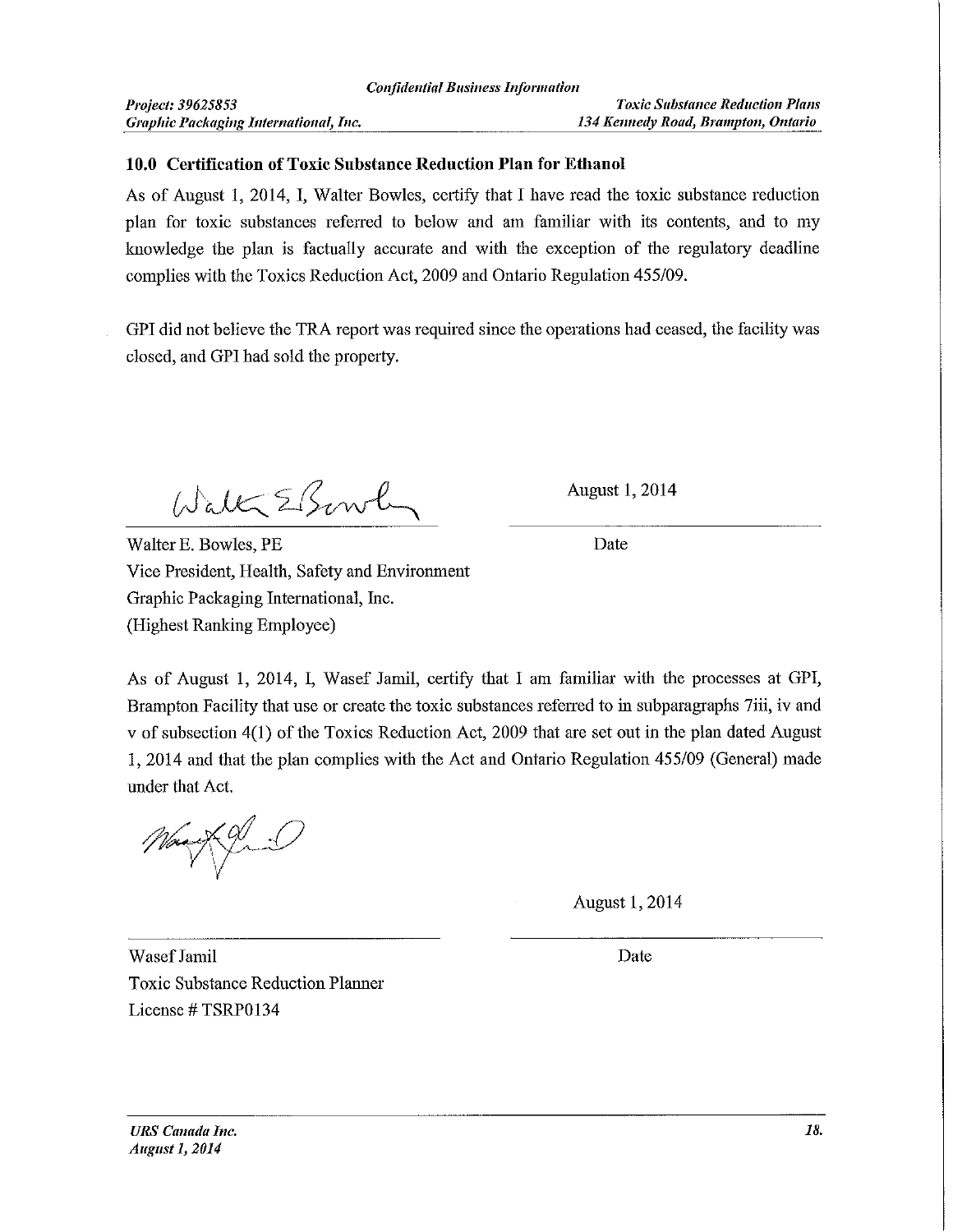#### 11.0 Certification of Toxic Substance Reduction Plan for Methanol

As of August 1, 2014, I, Walter Bowles, certify that I have read the toxic substance reduction plan for toxic substances referred to below and am familiar with its contents, and to my knowledge the plan is factually accurate and with the exception of the regulatory deadline complies with the Toxics Reduction Act, 2009 and Ontario Regulation 455/09.

GPI did not believe the TRA report was required since the operations had ceased, the Facility was closed, and GPI had sold the property.

Walt SBowley

August 1, 2014

Date

Walter E. Bowles, PE Vice President, Health, Safety and Environment Graphic Packaging International, Inc. (Highest Ranking Employee)

As of August 1, 2014, I, Wasef Jamil, certify that I am familiar with the processes at GPI, Brampton Facility that use or create the toxic substances referred to in subparagraphs 7iii, iv and v of subsection 4(1) of the Toxics Reduction Act, 2009 that are set out in the plan dated August 1, 2014 and that the plan complies with the Act and Ontario Regulation 455/09 (General) made under that Act.

**August 1, 2014** 

Wasef Jamil **Toxic Substance Reduction Planner** License #TSRP0134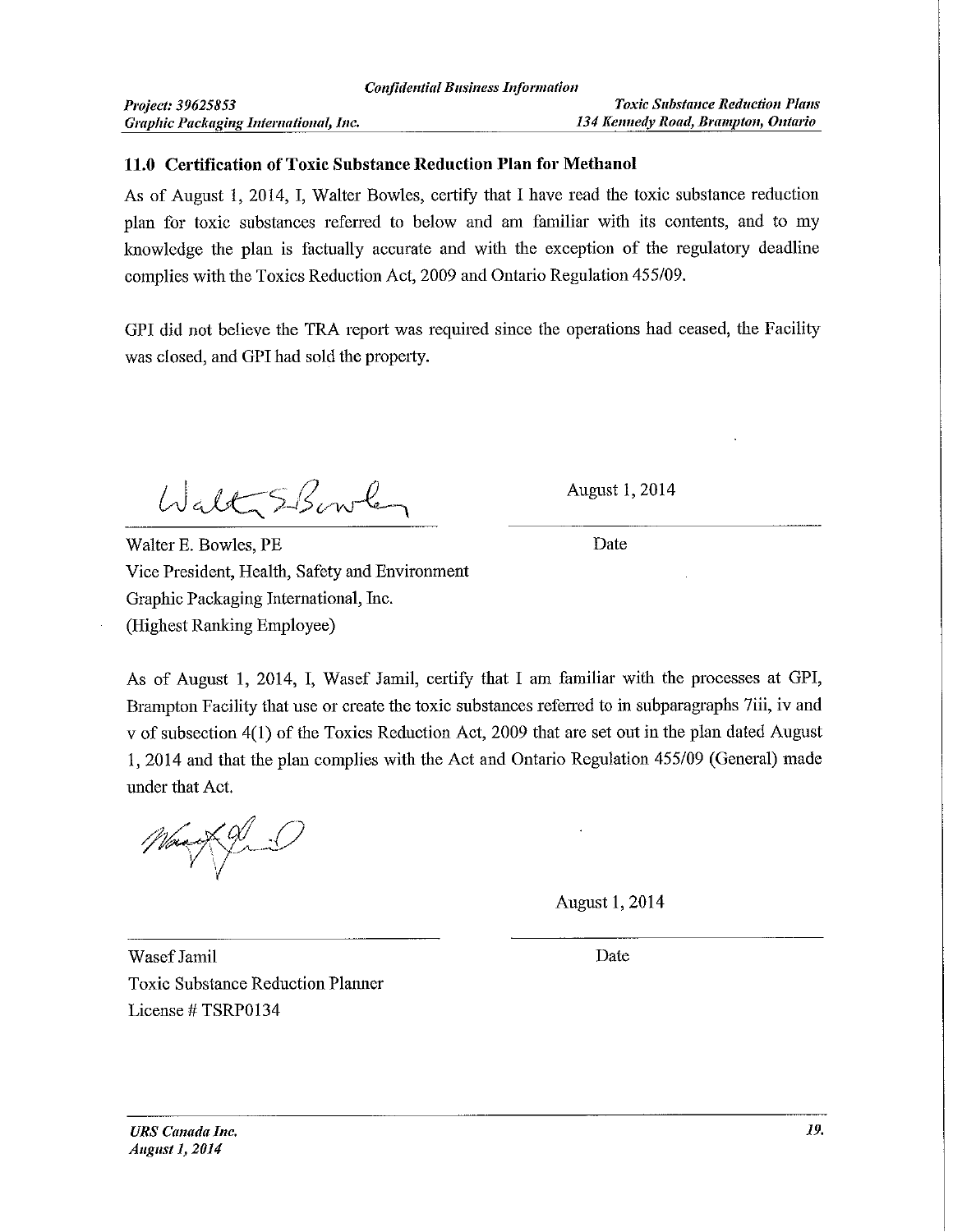#### 12.0 Certification of Toxic Substance Reduction Plan for Solvent Naphtha

As of August 1, 2014, I, Walter Bowles, certify that I have read the toxic substance reduction plan for toxic substances referred to below and am familiar with its contents, and to my knowledge the plan is factually accurate and with the exception of the regulatory deadline complies with the Toxics Reduction Act, 2009 and Ontario Regulation 455/09.

GPI did not believe the TRA report was required since the operations had ceased, the Facility was closed, and GPI had sold the property.

Walk Showle

Walter E. Bowles, PE Vice President, Health, Safety and Environment Graphic Packaging International, Inc. (Highest Ranking Employee)

August 1, 2014

Date

As of August 1, 2014, I, Wasef Jamil, certify that I am familiar with the processes at GPI, Brampton Facility that use or create the toxic substances referred to in subparagraphs 7iii, iv and v of subsection 4(1) of the Toxics Reduction Act, 2009 that are set out in the plan dated August 1, 2014 and that the plan complies with the Act and Ontario Regulation 455/09 (General) made under that Act.

August 1, 2014

Wasef Jamil **Toxic Substance Reduction Planner** License # TSRP0134